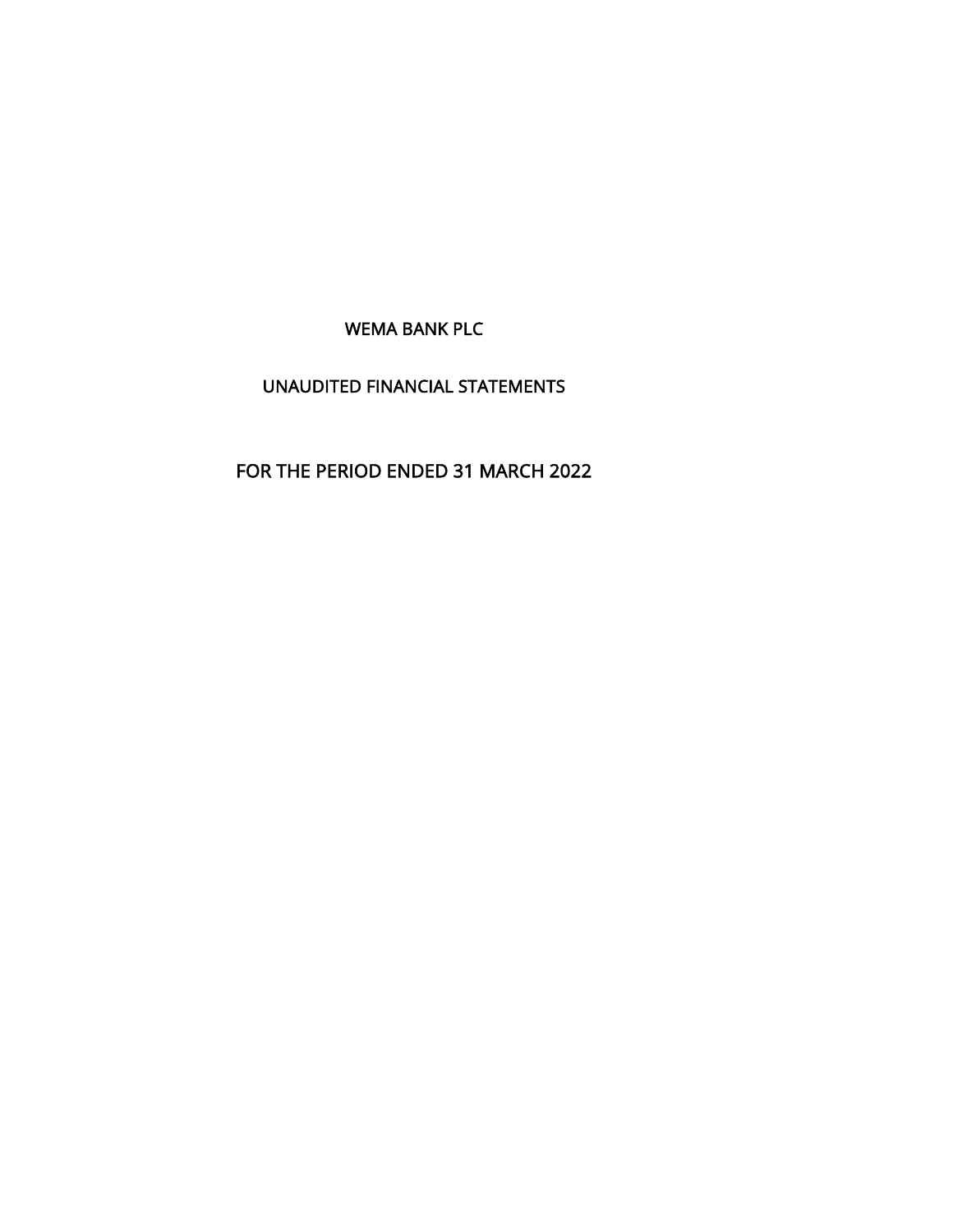## Contents Page

| Statements of profit or loss and other comprehensive income |               |
|-------------------------------------------------------------|---------------|
| Statements of financial position                            | $\mathcal{L}$ |
| Statements of changes in equity                             | 3             |
| Statement of Prudential Adjustments                         | 5             |
| Statement of cash flows                                     | 6             |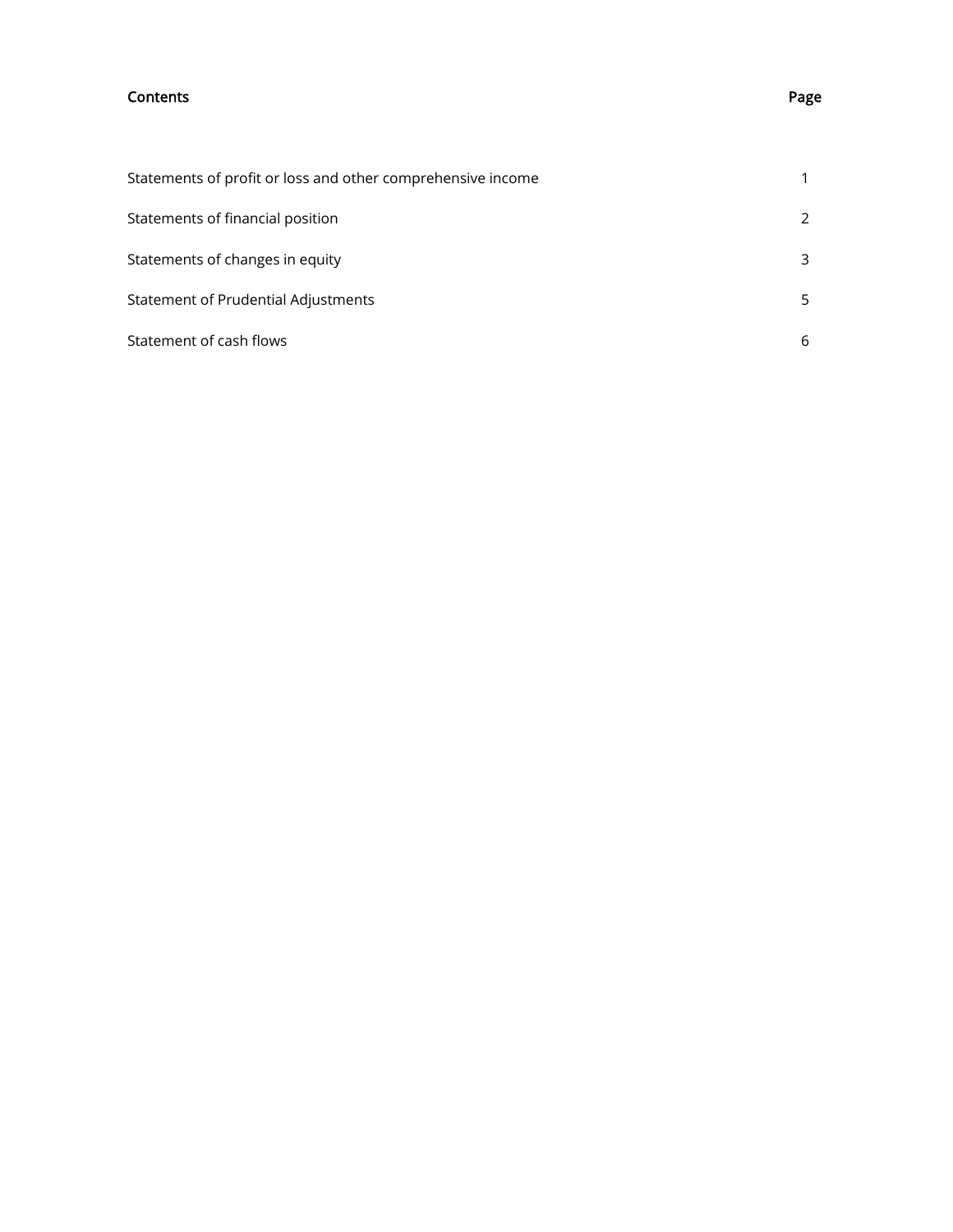# Consolidated and Separate Financial Statements

# Statement of Profit or loss and other Comprehensive Income

|                                                                                                        | Group                 |                       | <b>Bank</b>           |                       |  |
|--------------------------------------------------------------------------------------------------------|-----------------------|-----------------------|-----------------------|-----------------------|--|
| In thousands of Nigerian Naira                                                                         | 3 Months<br>31-Mar-22 | 3 Months<br>31-Mar-21 | 3 Months<br>31-Mar-22 | 3 Months<br>31-Mar-21 |  |
| <b>Gross Earnings</b>                                                                                  | 30,634,909            | 19,470,605            | 29,139,505            | 17,964,805            |  |
| Interest income                                                                                        | 25,029,465            | 16,421,225            | 23,534,061            | 14,915,425            |  |
| Interest expense                                                                                       | (14, 953, 228)        | (7,659,059)           | (13, 466, 665)        | (6, 146, 001)         |  |
| Net interest income                                                                                    | 10,076,237            | 8,762,166             | 10,067,396            | 8,769,424             |  |
| Net impairment loss on financial assets                                                                | (278, 342)            | (194, 168)            | (278, 342)            | (194, 168)            |  |
| Net interest income after                                                                              |                       |                       |                       |                       |  |
| impairment charge for credit losses                                                                    | 9,797,895             | 8,567,998             | 9,789,054             | 8,575,256             |  |
| Net gain on FVTPL investment securities                                                                | 557,330               | 22,627                | 557,330               | 22,627                |  |
| Net fee and commission income                                                                          | 4,053,715             | 2,556,442             | 4,053,715             | 2,556,442             |  |
| Net trading income                                                                                     | 415,121               | 120,024               | 415,121               | 120,024               |  |
| Other income                                                                                           | 579,278               | 350,287               | 579,278               | 350,287               |  |
|                                                                                                        | 5,605,444             | 3,049,380             | 5,605,444             | 3,049,380             |  |
| <b>Operating income</b>                                                                                | 15,403,339            | 11,617,378            | 15,394,498            | 11,624,636            |  |
| Personnel expenses                                                                                     | (4,398,935)           | (3,924,196)           | (4,398,935)           | (3,924,196)           |  |
| Depreciation and amortization                                                                          | (957, 191)            | (803, 291)            | (957, 191)            | (803, 291)            |  |
| Other operating expenses                                                                               | (6,745,197)           | (5,381,791)           | (6,736,355)           | (5,389,055)           |  |
|                                                                                                        |                       |                       |                       |                       |  |
| Profit before tax                                                                                      | 3,302,015             | 1,508,100             | 3,302,017             | 1,508,094             |  |
| Income tax expense                                                                                     | (445, 772)            | (203, 593)            | (445, 772)            | (203, 593)            |  |
| Profit for the year                                                                                    | 2,856,243             | 1,304,508             | 2,856,245             | 1,304,501             |  |
| Other comprehensive income, net of income tax Items that                                               |                       |                       |                       |                       |  |
| will not be subsequently reclassified to profit or loss                                                |                       |                       |                       |                       |  |
| Net change in fair value of investments FVTOCI                                                         |                       |                       |                       |                       |  |
|                                                                                                        |                       |                       |                       |                       |  |
| Items that will be subsequently reclassified to profit or loss                                         |                       |                       |                       |                       |  |
| Net change in fair value of investments FVOCI<br>Income tax relating to items that may be reclassified |                       |                       |                       |                       |  |
| subsequently to profit or Loss                                                                         |                       |                       |                       |                       |  |
| Other comprehensive income for the year                                                                |                       |                       |                       |                       |  |
| Total comprehensive income for the year                                                                | 2,856,243             | 1,304,508             | 2,856,245             | 1,304,501             |  |
| Profit attributable to:                                                                                |                       |                       |                       |                       |  |
| Equity holders of the Bank                                                                             | 2,856,243             | 1,304,508             | 2,856,245             | 1,304,501             |  |
| Total comprehensive income for the year                                                                | 2,856,243             | 1,304,508             | 2,856,245             | 1,304,501             |  |
| Earnings per share-basic                                                                               | 29.6                  | 13.6                  | 29.6                  | 13.6                  |  |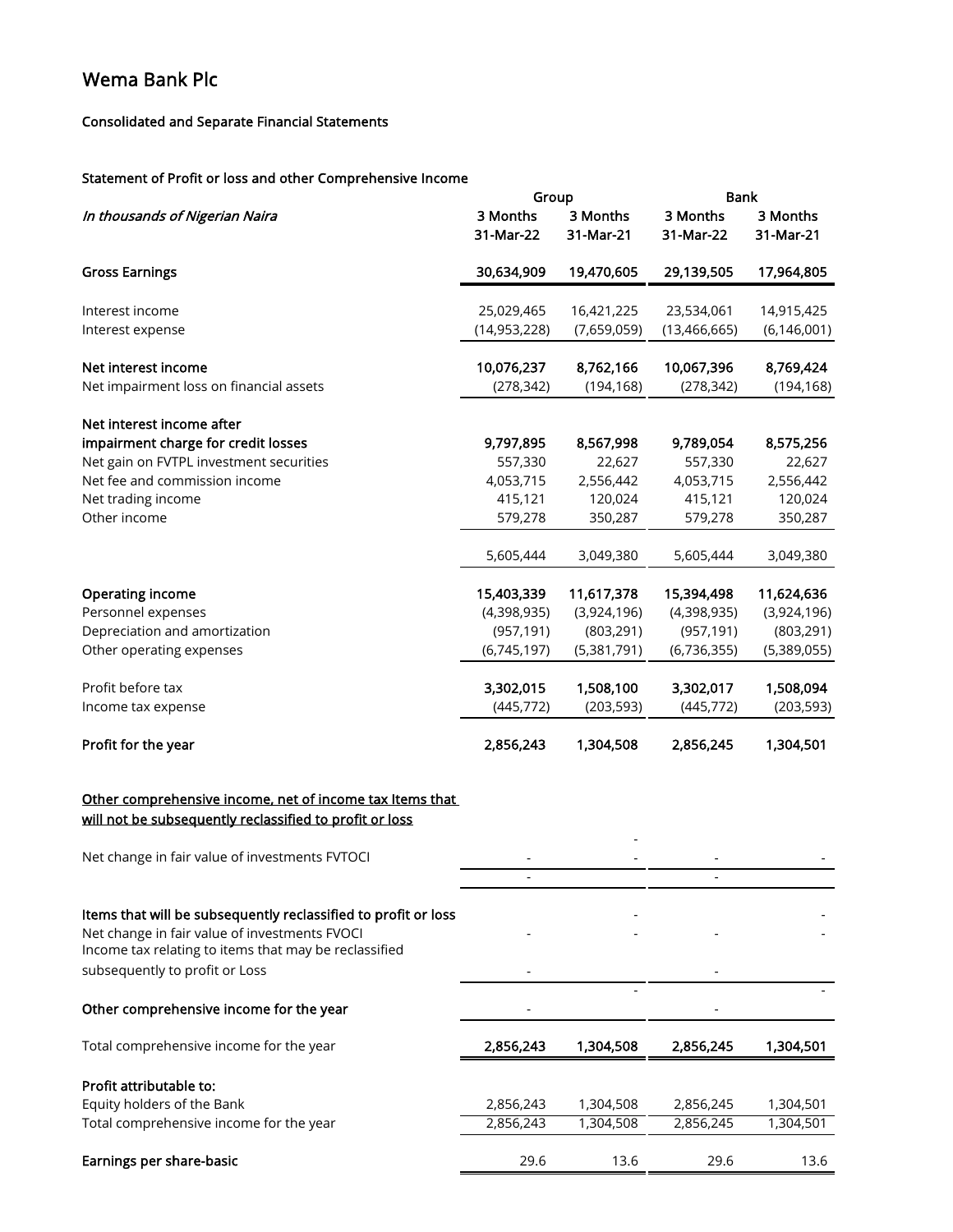## Consolidated and Separate Financial Statements

## Statement of financial Position

|                                               | Group         |               | <b>Bank</b>   |               |
|-----------------------------------------------|---------------|---------------|---------------|---------------|
|                                               | 31-Mar-22     | 31-Dec-21     | 31-Mar-22     | 31-Dec-21     |
| In thousands of Nigerian Naira                |               |               |               |               |
| Cash and cash equivalents                     | 99,231,807    | 109,726,640   | 99,219,815    | 109,714,649   |
| Restricted Deposit with CBN                   | 326,316,166   | 313,847,420   | 326,316,166   | 313,847,420   |
| Pledged assets                                | 17,046,885    | 83,723,119    | 17,046,885    | 83,723,119    |
| Investment securities:                        |               |               |               |               |
| Fair value through other comprehensive income | 5,492,071     | 5,455,873     | 5,493,071     | 5,456,873     |
| Fair Value through profit or loss             | 37,759,968    | 38,693,696    | 37,759,968    | 38,693,696    |
| Held at amortised cost                        | 258,302,408   | 129,931,955   | 247,341,140   | 118,970,687   |
| Loans and advances to customers               | 433,935,065   | 418,864,303   | 433,935,065   | 418,864,303   |
| Right of Use                                  | 981,791       | 851,249       | 981,791       | 851,249       |
| Property and equipment                        | 22,986,410    | 22,418,542    | 22,986,410    | 22,418,542    |
| Intangible assets                             | 3,040,619     | 2,170,640     | 3,040,619     | 2,170,640     |
| Other assets                                  | 44,847,942    | 34,305,993    | 44,847,942    | 34,305,993    |
| Deferred tax assets                           | 15,500,694    | 15,500,694    | 15,500,694    | 15,500,694    |
| <b>Total Assets</b>                           | 1,265,441,827 | 1,175,490,124 | 1,254,469,566 | 1,164,517,865 |
| Deposits from banks                           | 13,008,434    | 40,700,000    | 13,008,434    | 40,700,000    |
| Deposits from customers                       | 1,009,461,718 | 927,471,175   | 1,009,461,718 | 927,471,175   |
| Lease Liabilities                             | 27,985        | 26,879        | 27,985        | 26,879        |
| Current tax liabilities                       | 1,161,893     | 716,120       | 1,161,893     | 716,120       |
| Other liabilities                             | 91,461,166    | 63,697,672    | 91,401,271    | 63,637,779    |
| Other borrowed funds                          | 77,317,769    | 72,731,661    | 66,187,677    | 61,601,569    |
|                                               |               |               |               |               |
| <b>Total Liabilities</b>                      | 1,192,438,964 | 1,105,343,507 | 1,181,248,977 | 1,094,153,521 |
| <b>EQUITY</b>                                 |               |               |               |               |
| Share capital                                 | 19,287,233    | 19,287,233    | 19,287,233    | 19,287,233    |
| Share premium                                 | 8,698,230     | 8,698,230     | 8,698,230     | 8,698,230     |
| Regulatory risk reserve                       | 6,089,871     | 6,099,876     | 6,089,871     | 6,099,876     |
| Retained earnings                             | 13,880,144    | 11,013,895    | 14,097,872    | 11,231,622    |
| Other reserves                                | 25,047,383    | 25,047,383    | 25,047,383    | 25,047,383    |
| <b>EQUITY ATTRIBUTABLE TO</b>                 | 73,002,861    | 70,146,617    | 73,220,589    | 70,364,344    |
| <b>EQUITY HOLDERS OF THE BANK</b>             |               |               |               |               |
| TOTAL LIABILITIES AND EQUITY                  | 1,265,441,826 | 1,175,490,124 | 1,254,469,566 | 1,164,517,865 |
| <b>CONTINGENTS</b>                            |               |               | 122,188,898   |               |
|                                               | 122,188,898   | 118,568,967   |               | 118,568,967   |

The financial statements were authorized for issue by the directors on the 25th of April 2022 and signed on its behalf by: ...

Marali

Babatunde Kasali Ademola Adebise Chairman **Managing Director** Chairman Managing Director FRC/2017/ICAN/00000016973 FRC/2013/ICAN/00000002115

Tunde Mabawonku Chief Financial Officer FRC/2013/ICAN/00000002097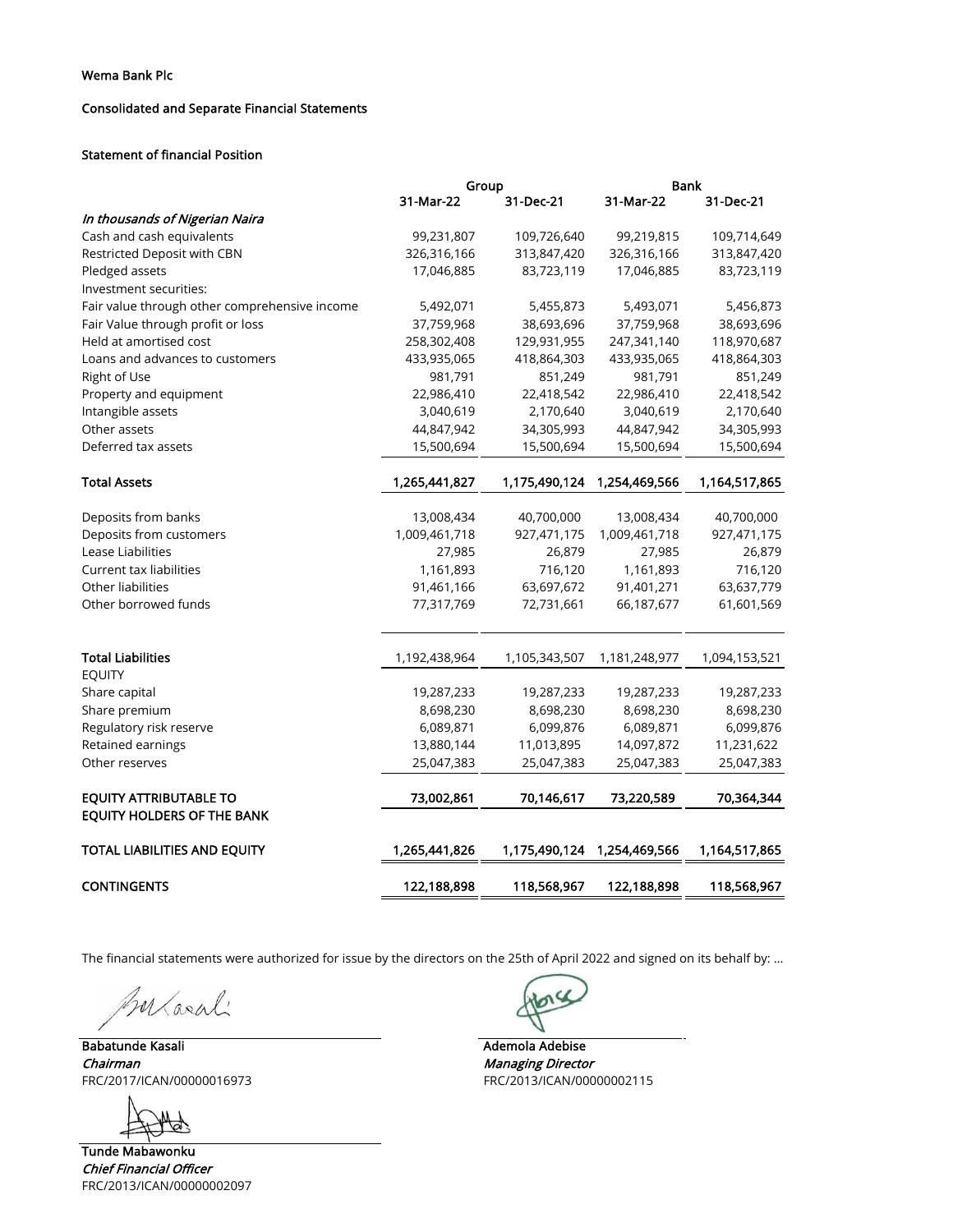#### Consolidated and Separate Financial Statements For the period ended 31st March 2022

## Statements of changes in equity

Group

In thousands of Nigerian naira (000s)

|                                                                                  | Share<br>Capital | Share<br>premium | Credit<br>risk reserve | Regulatory<br>risk reserve | Statutory<br>reserve | <b>SMEIES</b><br>reserve | <b>Fair value</b><br>reserves | Retained<br>earnings     | Total<br>equity           |
|----------------------------------------------------------------------------------|------------------|------------------|------------------------|----------------------------|----------------------|--------------------------|-------------------------------|--------------------------|---------------------------|
| 2022                                                                             |                  |                  |                        |                            |                      |                          |                               |                          |                           |
| Balance at 1 January 2022                                                        | 19,287,233       | 8,698,230        | 781,612                | 6,089,871                  | 17,654,943           | 902,759                  | 5,708,069                     | 11,023,900               | 70,146,617                |
| Dividend Payout                                                                  |                  |                  |                        |                            |                      |                          |                               |                          |                           |
| SMEIS Charge                                                                     |                  |                  |                        |                            |                      |                          |                               |                          |                           |
| Profit or loss                                                                   |                  |                  |                        |                            |                      |                          |                               | 2,856,243                | 2,856,243                 |
| Other comprehensive income                                                       |                  |                  |                        |                            |                      |                          |                               |                          |                           |
| Cumulative gain/loss reclassified from reserve on disposal of FVTOCI investments |                  |                  |                        |                            |                      |                          |                               |                          |                           |
| Fair value reserve FVTOCI financial assets                                       |                  |                  |                        |                            |                      |                          |                               |                          |                           |
|                                                                                  | 19,287,233       | 8,698,230        | 781,612                | 6,089,871                  | 17,654,943           | 902,759                  | 5,708,069                     | 13,880,144               | 73,002,860                |
| Transactions with owners, recorded directly in equity                            |                  |                  |                        |                            |                      |                          |                               |                          |                           |
| Contributions by and distributions to owners                                     |                  |                  |                        |                            |                      |                          |                               |                          |                           |
| Regulatory risk reserve                                                          |                  |                  |                        |                            |                      |                          |                               |                          |                           |
| Credit risk reserve                                                              |                  |                  |                        |                            |                      |                          |                               |                          |                           |
| Transfer to Statutory reserve                                                    |                  |                  |                        |                            |                      |                          |                               |                          |                           |
| Total contribution and distributions to owners                                   |                  |                  |                        |                            |                      |                          |                               |                          |                           |
|                                                                                  |                  |                  |                        |                            |                      |                          |                               |                          |                           |
| Balance as at 31 March 2022                                                      | 19,287,233       | 8,698,230        | 781,612                | 6,089,871                  | 17,654,943           | 902,759                  | 5,708,069                     | 13,880,144               | 73,002,860                |
|                                                                                  |                  |                  |                        |                            |                      |                          |                               |                          |                           |
| 2021                                                                             |                  |                  |                        |                            |                      |                          |                               |                          |                           |
| Balance at 1 January 2021<br>Dividend Payout                                     | 19,287,233       | 8,698,230        | 781,612                | 5,536,119                  | 14,974,982           | 673,148                  | 2,086,782                     | 7,103,647<br>(1,542,978) | 59,141,753<br>(1,542,978) |
| <b>SMEIS Charge</b>                                                              |                  |                  |                        |                            |                      | 229,611                  |                               | (229, 611)               |                           |
| Profit or loss                                                                   |                  |                  |                        |                            |                      |                          |                               | 8,926,555                | 8,926,555                 |
| Other comprehensive income                                                       |                  |                  |                        |                            |                      |                          |                               |                          |                           |
| Cumulative gain/loss reclassified from reserve on disposal of FVTOCI investments |                  |                  |                        |                            |                      |                          |                               |                          |                           |
| Fair value reserve FVTOCI financial assets                                       |                  |                  |                        |                            |                      |                          | 3,621,287                     |                          | 3,621,287                 |
|                                                                                  | 19,287,233       | 8,698,230        | 781,612                | 5,536,119                  | 14,974,982           | 902,759                  | 5,708,069                     | 14,257,613               | 70,146,617                |
| Transactions with owners, recorded directly in equity                            |                  |                  |                        |                            |                      |                          |                               |                          |                           |
| Contributions by and distributions to owners<br>Regulatory risk reserve          |                  |                  |                        | 553,752                    |                      |                          |                               | (553, 752)               |                           |
| Credit risk reserve                                                              |                  |                  |                        |                            |                      |                          |                               |                          |                           |
| Transfer to Statutory reserve                                                    |                  |                  |                        | $\blacksquare$             | 2,679,961            |                          | ÷,                            | (2,679,961)              |                           |
| Total contribution and distributions to owners                                   |                  |                  |                        | 553,752                    | 2,679,961            |                          | $\sim$                        | (3, 233, 713)            |                           |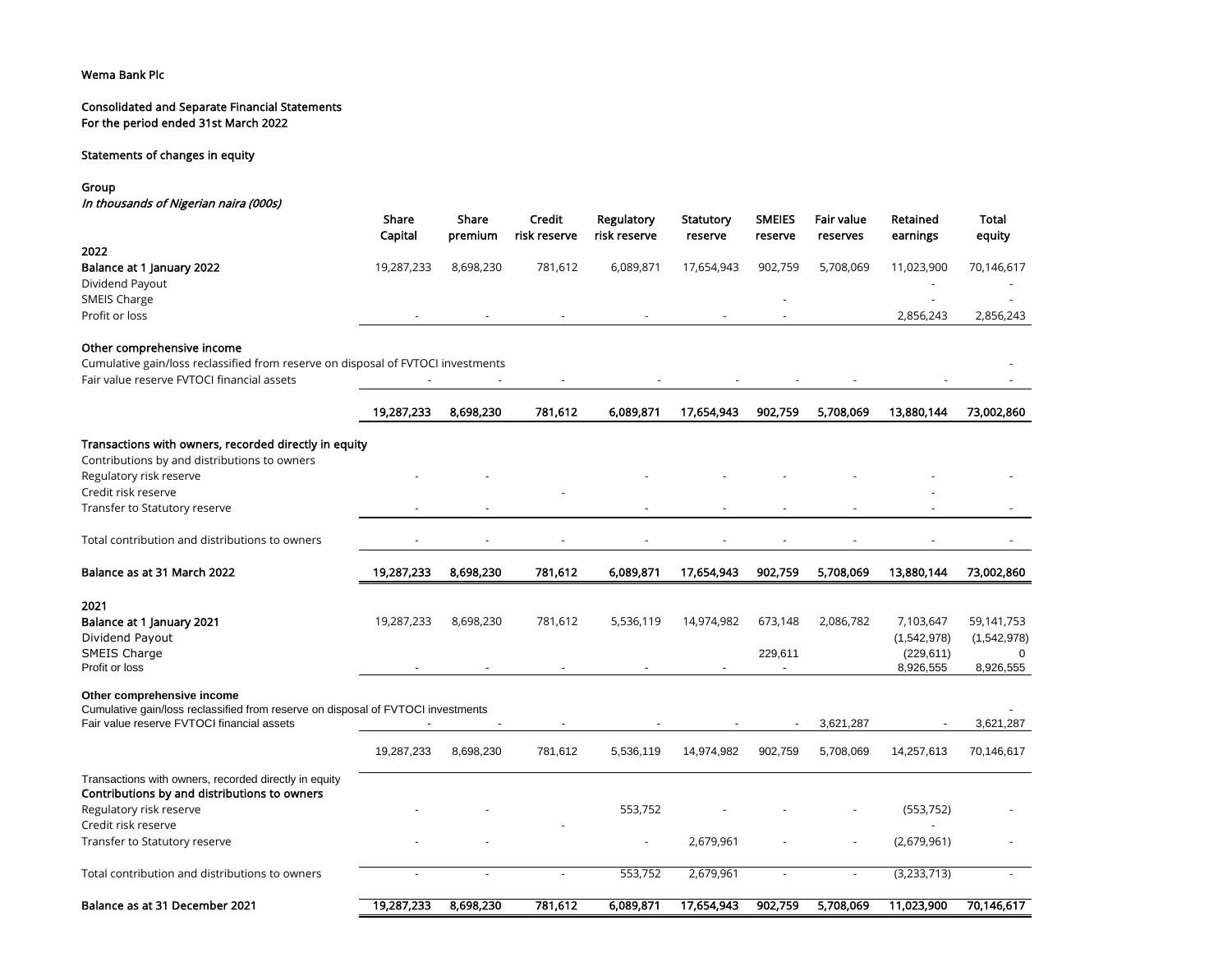## Consolidated and Separate Financial Statements For the period ended 31st March 2022

## Statements of changes in equity

Bank

#### In thousands of Nigerian naira (000s)

| 2022                                                                                                  | Share<br>Capital | Share<br>premium | Credit<br>risk reserve | Regulatory<br>risk reserve | Statutory<br>reserve     | <b>AGSMEIS</b><br>reserve | <b>Fair value</b><br>reserves | Retained<br>earnings | <b>Total</b><br>equity |
|-------------------------------------------------------------------------------------------------------|------------------|------------------|------------------------|----------------------------|--------------------------|---------------------------|-------------------------------|----------------------|------------------------|
| Balance at 1 January 2022                                                                             | 19,287,233       | 8,698,230        | 781,612                | 6,089,871                  | 17,654,943               | 902,759                   | 5,708,069                     | 11,241,627           | 70,364,344             |
| Dividend Payout                                                                                       |                  |                  |                        |                            |                          |                           |                               |                      |                        |
| SMEIS Charge                                                                                          |                  |                  |                        |                            |                          |                           |                               |                      |                        |
| Profit or loss                                                                                        |                  |                  |                        |                            |                          |                           |                               | 2,856,245            | 2,856,245              |
| Other comprehensive income                                                                            |                  |                  |                        |                            |                          |                           |                               |                      |                        |
| Cumulative gain/loss reclassified from reserve on disposal of FVTOCI investments                      |                  |                  |                        |                            |                          |                           |                               |                      |                        |
| Fair value reserve FVTOCI financial assets                                                            |                  |                  |                        |                            |                          |                           |                               |                      |                        |
|                                                                                                       |                  |                  |                        |                            |                          |                           |                               |                      |                        |
| Total comprehensive income for the period                                                             | 19,287,233       | 8,698,230        | 781,612                | 6,089,871                  | 17,654,943               | 902,759                   | 5,708,069                     | 14,097,872           | 73,220,589             |
|                                                                                                       |                  |                  |                        |                            |                          |                           |                               |                      |                        |
| Transactions with owners, recorded directly in equity                                                 |                  |                  |                        |                            |                          |                           |                               |                      |                        |
| Contributions by and distributions to owners                                                          |                  |                  |                        |                            |                          |                           |                               |                      |                        |
| Regulatory risk reserve                                                                               |                  |                  |                        |                            |                          |                           |                               |                      |                        |
| Credit risk reserve                                                                                   |                  |                  |                        |                            |                          |                           |                               |                      |                        |
| transfer to statutory reserves                                                                        |                  |                  |                        |                            |                          |                           |                               |                      |                        |
| Total contribution and distributions to owners                                                        |                  |                  |                        |                            |                          |                           |                               |                      |                        |
| Balance as at 31 March 2022                                                                           | 19,287,233       | 8,698,230        | 781,612                | 6,089,871                  | 17,654,943               | 902,759                   | 5,708,069                     | 14,097,872           | 73,220,589             |
| 2021                                                                                                  |                  |                  |                        |                            |                          |                           |                               |                      |                        |
| Balance at 1 January 2021                                                                             | 19,287,233       | 8,698,230        | 781,612                | 5,536,119                  | 14,974,982               | 673,148                   | 2,086,782                     | 7,314,727            | 59,352,833             |
| Dividend Payout                                                                                       |                  |                  |                        |                            |                          |                           |                               | (1,542,978)          | (1,542,978)            |
| <b>SMEIS Charge</b>                                                                                   |                  |                  |                        |                            |                          | 229,611                   |                               | (229, 611)           |                        |
| Profit or loss                                                                                        |                  |                  |                        | $\overline{\phantom{a}}$   |                          |                           |                               | 8,933,202            | 8,933,202              |
| Other comprehensive income                                                                            |                  |                  |                        |                            |                          |                           |                               |                      |                        |
| Cumulative gain/loss reclassified from reserve on disposal of FVTOCI investments                      |                  |                  |                        |                            |                          |                           |                               |                      |                        |
| Fair value reserve FVTOCI financial assets                                                            |                  |                  |                        | $\overline{\phantom{a}}$   | $\overline{\phantom{a}}$ | $\sim$                    | 3,621,287                     | $\sim$               | 3,621,287              |
|                                                                                                       |                  |                  |                        |                            |                          |                           |                               |                      |                        |
| Total comprehensive income for the period                                                             | 19,287,233       | 8,698,230        | 781,612                | 5,536,119                  | 14,974,982               | 902,759                   | 5,708,069                     | 14,475,340           | 70,364,344             |
|                                                                                                       |                  |                  |                        |                            |                          |                           |                               |                      |                        |
| Transactions with owners, recorded directly in equity<br>Contributions by and distributions to owners |                  |                  |                        |                            |                          |                           |                               |                      |                        |
| Regulatory risk reserve                                                                               |                  |                  |                        | 553,752                    |                          |                           |                               | (553, 752)           |                        |
| Credit risk reserve                                                                                   |                  |                  |                        |                            |                          |                           |                               |                      |                        |
| transfer to statutory reserves                                                                        |                  |                  |                        |                            | 2,679,961                |                           |                               | (2,679,961)          |                        |
| Total contribution and distributions to owners                                                        |                  |                  |                        | 553,752                    | 2,679,961                |                           |                               | (3,233,713)          |                        |
| Balance as at 31 December 2021                                                                        | 19,287,233       | 8,698,230        | 781,612                | 6,089,871                  | 17,654,943               | 902,759                   | 5,708,069                     | 11,241,627           | 70,364,344             |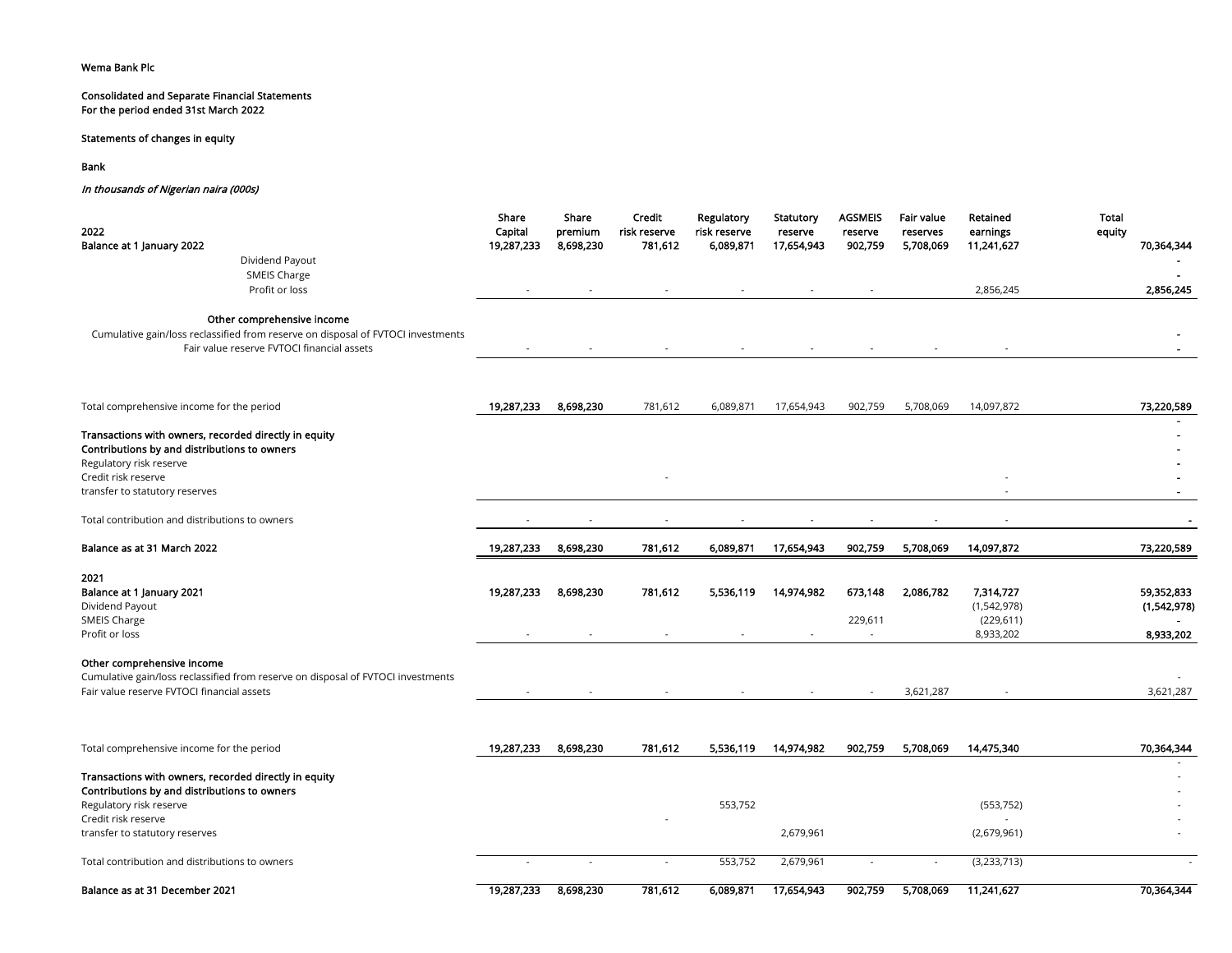## Consolidated and Separate Financial Statements For the period ended 31st March 2022 Consolidated and Separate Statement of Cashflow

|                                                                                              |                 | Group                    |                           | Bank                     |                           |
|----------------------------------------------------------------------------------------------|-----------------|--------------------------|---------------------------|--------------------------|---------------------------|
| In thousands of Nigerian Naira                                                               | <b>Notes</b>    | 31-Mar<br>2022           | 31-Dec<br>2021            | 31-Mar<br>2022           | 31-Dec<br>2021            |
| Cash flows from operating activities                                                         |                 |                          |                           |                          |                           |
| Profit for the year                                                                          |                 | 2,856,243                | 8,926,555                 | 2,856,245                | 8,933,202                 |
| Adjustments for:                                                                             |                 |                          |                           |                          |                           |
| Taxation expense                                                                             | 26              | 445,772                  | 3,450,940                 | 445,772                  | 3,450,940                 |
| Depreciation and amortization                                                                | 13 <sub>b</sub> | 957,191                  | 3,399,318                 | 957,191                  | 3,399,318                 |
| Adjustment for transfer out of PPE now expensed                                              |                 |                          | 0                         |                          | 0                         |
|                                                                                              |                 |                          |                           |                          |                           |
| Right of Use - Payment                                                                       |                 |                          |                           |                          |                           |
| (Gain)/Loss on disposal of property and equipment                                            | 32(xi)          | 1,998                    | (167,030)                 | 1,998                    | (167,030)                 |
| Net interest income                                                                          | 32(xii)         | (10,076,237)             | (39, 876, 738)            | (10,067,396)             | (39,874,542)              |
| Dividend received from equity investment                                                     | 10              | (3,600)                  | (168, 873)                | (3,600)                  | (168, 873)                |
| Impairment loss on financial assets                                                          | 11              | 278,342                  | 2,104,393                 | 278,342                  | 2,104,393                 |
| Operating cashflow before movement in working capital                                        |                 | (5,540,290)              | (22, 331, 436)            | (5,531,448)              | (22, 322, 593)            |
| Change in pledged assets                                                                     | 32(i)           | 66,676,234               | (56, 268, 457)            | 66,676,234               | (56, 268, 457)            |
| Change in loans and advances to customers                                                    | 32(ii)          | (15,349,104)             | (60,892,616)              | (15,349,104)             | (60,892,616)              |
| Change in other assets                                                                       | 32(iii)         | (10,541,949)             | (12, 422, 378)            | (10,541,949)             | (12, 422, 378)            |
| Change in deposits from banks                                                                | 32(iv)          | (27,691,566)             | 40,700,000                | (27,691,566)             | 40,700,000                |
| Change in finance lease obligation                                                           |                 |                          |                           |                          |                           |
| Change in restricted deposit with CBN                                                        | 32(v)           | (12, 468, 746)           | (66,872,461)              | (12, 468, 746)           | (66,872,461)              |
| Change in deposits from customers                                                            | 32(vi)          | 81,990,543               | 122,597,783               | 81,990,543               | 122,597,783               |
| Change in other liabilities                                                                  | 32(vi)          | 27,764,600               | 22,139,528                | 27,764,597               | 22,119,684                |
|                                                                                              |                 |                          |                           |                          |                           |
| Cashflow generated by operations                                                             |                 | 104,839,722              | (33,350,037)              | 104,848,562              | (33, 361, 037)            |
| Income tax paid                                                                              | 26.2            |                          | (393, 914)                |                          | (393, 914)                |
| Interest received                                                                            | 32(xii)         | 25,029,465               | 74,798,291                | 23,534,061               | 73,302,888                |
| Interest paid                                                                                | 32(vii)         | (12,491,163)             | (29,696,049)              | (12,491,163)             | (29,696,049)              |
| Net cash from operating activities                                                           |                 | 117,378,024              | 11,358,292                | 115,891,461              | 9,851,888                 |
| Cash flows from investing activities                                                         |                 |                          |                           |                          |                           |
| Disposal/Acquisition of investment securities-At Amortis 32(viii)                            |                 | (128, 370, 453)          | (80, 929, 175)            | (128, 370, 453)          | (80,907,896)              |
| Disposal/Acquisition of investment securities-FVTOCI                                         | 32(ix)          | (36, 198)                | 54,735,684                | (36, 198)                | 54,735,684                |
| Change in FVTPL investments                                                                  | 32(x)           | 933,728                  | 39,532,256                | 933,728                  | 39,532,256                |
| Dividend received from equity investment                                                     | 10              | 3,600                    | 168,873                   | 3,600                    | 168,873                   |
| Acquisition of property and equipment                                                        | 20              | (1,907,520)              | (3,783,054)               | (1,907,520)              | (3,783,054)               |
| Proceeds from the sale of property and equipment                                             | 32(xi)          | 52,110                   | 337,983                   | 52,110                   | 337,983                   |
| Right of Use                                                                                 | 29              | (201, 778)               | (486,700)                 | (201, 778)               | (486,700)                 |
| Acquisition of intangible assets                                                             | 21              | (1,012,343)              | (1, 172, 161)             | (1,012,343)              | (1, 172, 161)             |
| Net cash (used in) / generated by investing activities                                       |                 | (130,538,856)            | 8,403,706                 | (130, 538, 855)          | 8,424,986                 |
| Cash flows from financing activities                                                         |                 |                          |                           |                          |                           |
| Proceed from borrowings                                                                      | 28b             | 9,254,621                | 3,261,495                 | 9,254,621                | 3,261,495                 |
| Repayment of borrowings                                                                      |                 |                          |                           |                          |                           |
| Effect of changes in exchange rate                                                           |                 |                          |                           |                          |                           |
|                                                                                              | 28b             | (4,688,512)              | (4,207,506)               | (4,688,512)              | (4,230,502)               |
|                                                                                              | 28 <sub>b</sub> | 19,999                   | 154,201                   | 19,999                   | 154,201                   |
| Right of Use - Payment during the year                                                       | 29b.            |                          |                           |                          |                           |
| <b>Transfer To/From Reserves</b>                                                             |                 |                          | (5,225,504)               | $\overline{\phantom{a}}$ | (3,732,297)               |
| Interest paid on borrowings<br>Dividend paid to shareholders                                 | 32(vii)         | (2,462,065)              | (1,542,978)               | (975, 502)               | (1,542,978)               |
| Net cash from financing activities                                                           |                 | 2,124,043                | (7,560,292)               | 3,610,606                | (6,090,081)               |
|                                                                                              |                 |                          |                           |                          |                           |
| Net increase in cash and cash equivalents                                                    |                 | (11,036,789)             | 12,201,705                | (11,036,789)             | 12,186,792                |
| Cash and cash equivalents at beginning of period                                             |                 | 109,889,501              | 97,687,796                | 109,877,511              | 97,690,719                |
| Effect of exchange rate changes on cash balances<br>Cash and cash equivalents at end of year | 15              | (162, 861)<br>98,689,851 | (162, 861)<br>109,726,640 | (162, 861)<br>98,677,861 | (162, 861)<br>109,714,650 |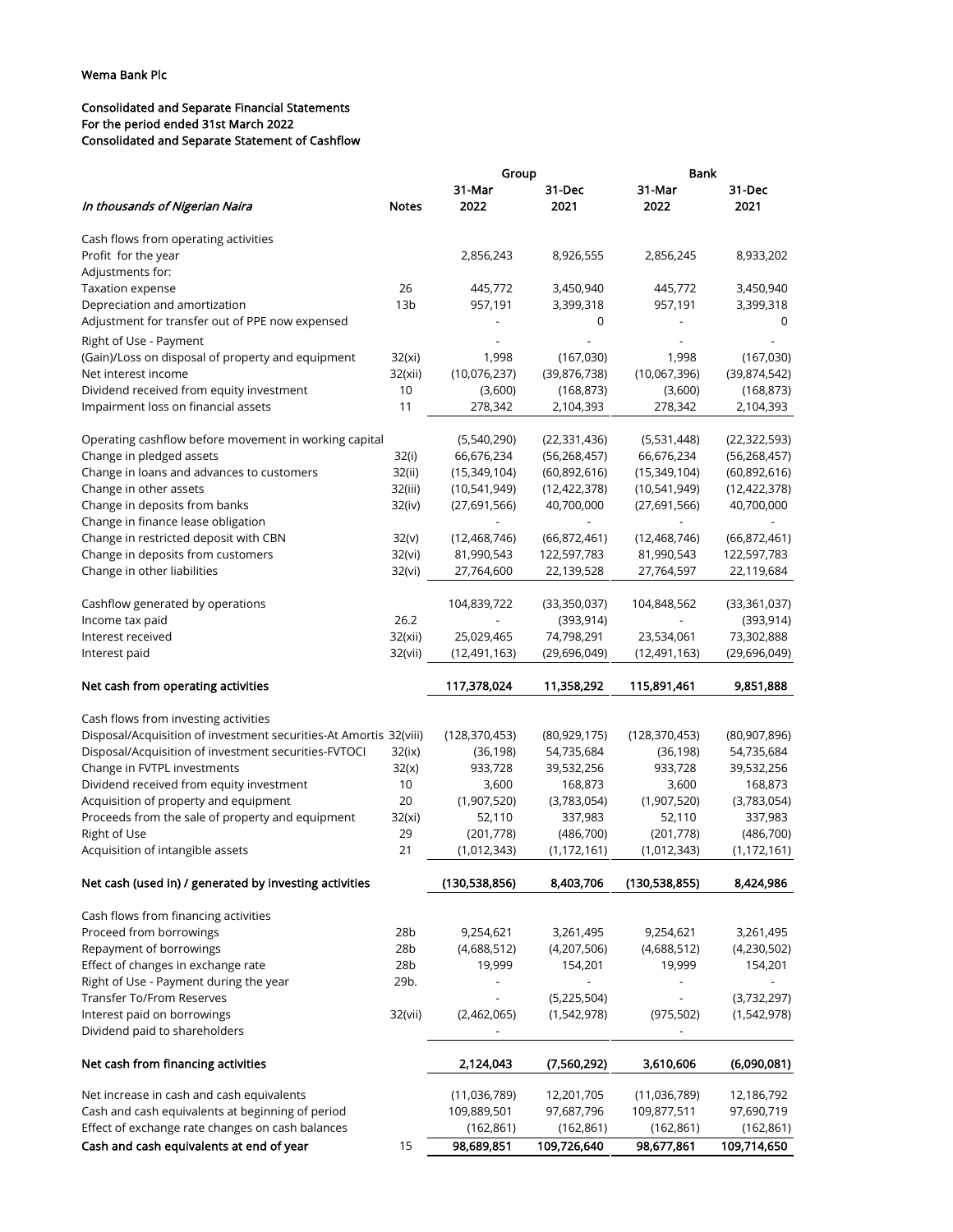## Consolidated and Separate Financial Statements For the period ended 31st March 2022 Statement of Prudential Adjustments

|                                                      | Group      |            | <b>Bank</b> |            |
|------------------------------------------------------|------------|------------|-------------|------------|
|                                                      | 31-Mar-22  | 31-Dec-21  | 31-Mar-22   | 31-Dec-21  |
| <b>Prudential Provisions:</b>                        |            |            |             |            |
| Loans and advances                                   | 22,398,425 | 22,398,425 | 22,398,425  | 22,398,425 |
| Other financial assets                               | 4,013,150  | 4,013,150  | 4,013,150   | 4,013,150  |
|                                                      | 26,411,576 | 26,411,576 | 26,411,576  | 26,411,576 |
| Impairment assessment under IFRS:                    |            |            |             |            |
| Loans and advances                                   |            |            |             |            |
| 12-months ECL credit                                 | 5,616,834  | 5,366,908  | 5,616,834   | 5,366,908  |
| Life-time ECL Not impaired                           | 32,644     | 94.781     | 32,644      | 94,781     |
| Life-time ECL credit impaired                        | 11,248,056 | 11,225,979 | 11,248,056  | 11,225,979 |
|                                                      | 16,897,534 | 16,687,668 | 16,897,534  | 16,687,668 |
| Investment securities                                |            |            |             |            |
| 12-months ECL                                        | 1,027,792  | 1,068,701  | 1,027,792   | 1,068,701  |
|                                                      | 1,027,792  | 1,068,701  | 1,027,792   | 1,068,701  |
| Off balance sheet exposures                          |            |            |             |            |
| 12-months ECL                                        | 1,356,153  | 1,336,032  | 1,356,153   | 1,336,032  |
|                                                      | 1,356,153  | 1,336,032  | 1,356,153   | 1,336,032  |
| Other financial assets                               |            |            |             |            |
| specific allowance for impairment on other assets    |            |            |             |            |
| 12 months ECL Lifetime ECL                           | 1,239,441  | 1,327,555  | 1,239,441   | 1,327,555  |
| Other non-financial assets                           |            |            |             |            |
|                                                      | 1,239,441  | 1,327,555  | 1,239,441   | 1,327,555  |
| <b>Total IFRS Impairment</b>                         | 20,520,920 | 20,419,956 | 20,520,920  | 20,419,956 |
| Excess of Prudential impairment over IFRS impairment |            |            |             |            |
| transferred to regulatory reserve                    | 5,890,656  | 5,991,620  | 5,890,656   | 5,991,620  |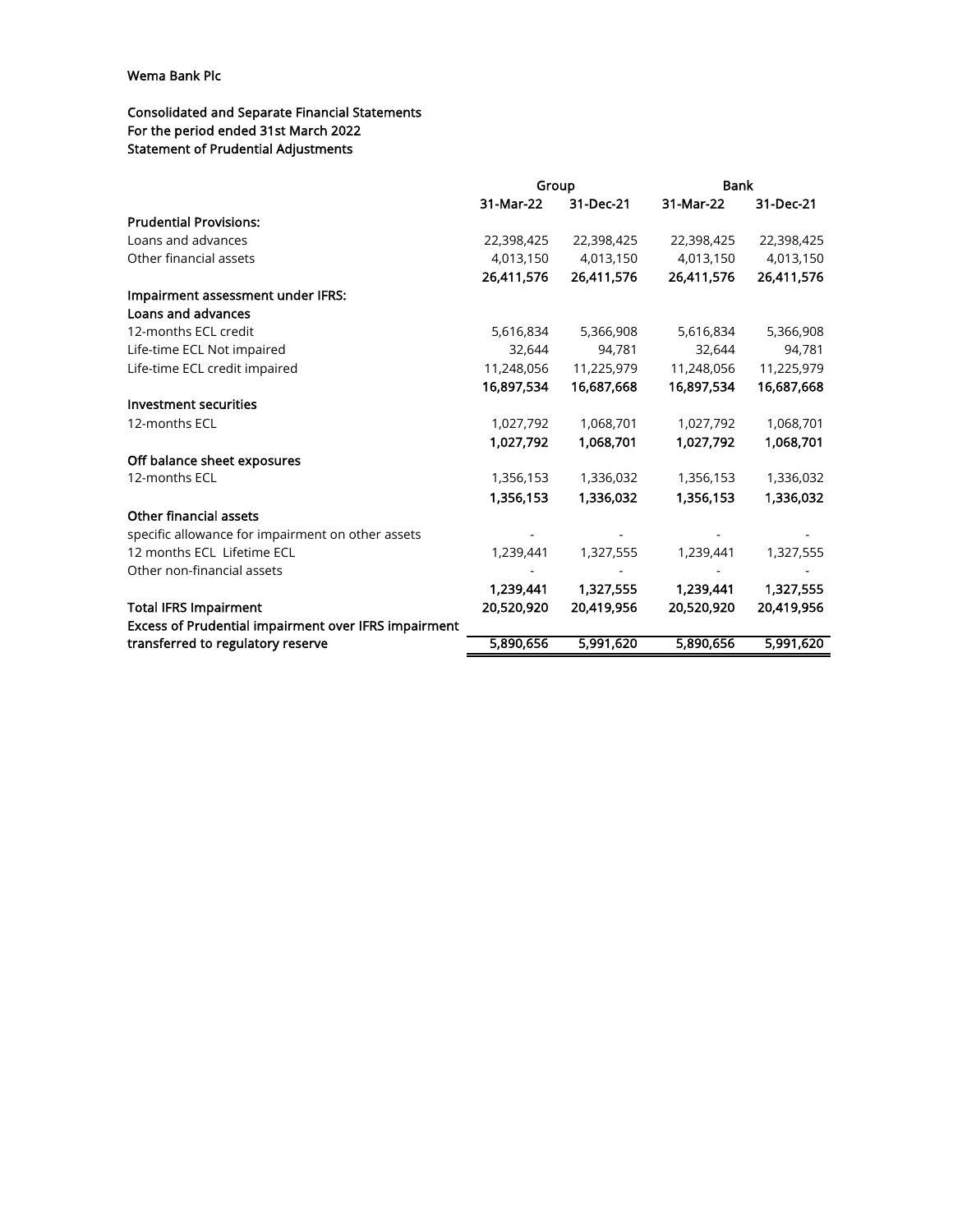#### Consolidated and Separate Financial Statements For the period ended 31st March 2022

#### Notes to the Financial Statements

|                                |                                           | Group      |            | Bank       |            |  |
|--------------------------------|-------------------------------------------|------------|------------|------------|------------|--|
|                                |                                           | 3 Months   | 3 Months   | 3 Months   | 3 Months   |  |
| In thousands of Nigerian Naira |                                           | 31-Mar-22  | 31-Mar-21  | 31-Mar-22  | 31-Mar-21  |  |
|                                | Interest income                           |            |            |            |            |  |
|                                | Cash and cash equivalents                 | 229,469    | 788.842    | 229,469    | 788,842    |  |
|                                | Loans and advances to banks and customers | 18,217,093 | 13.059.739 | 18,217,093 | 13,059,739 |  |
|                                | Investments securities                    | 6,582,903  | 2.572.644  | 5,087,499  | 1,066,844  |  |
|                                | <b>Total interest income</b>              | 25.029.465 | 16.421.225 | 23.534.061 | 14.915.425 |  |

Included in interest income on loans and advances is modification loss of N600million for group and bank. It represents the changes in gross carrying amount of the financial asset from immediately before to immediately after modification. The modifications were not as a result of credit deterioration.

|   | Interest expense                      |            |           |            |           |
|---|---------------------------------------|------------|-----------|------------|-----------|
|   | Deposits from banks                   | 521,199    | 913,274   | 521,199    | 913,274   |
|   | Interest expense on lease liabilities |            |           |            | $\Omega$  |
|   | Deposits from customers               | 11.969.964 | 4,413,082 | 11,969,964 | 4,413,082 |
|   | Other borrowed funds                  | 2,462,065  | 2,332,704 | 975,502    | 819,645   |
|   | <b>Total interest expense</b>         | 14,953,228 | 7,659,059 | 13.466.665 | 6,146,001 |
|   | Net interest income                   | 10,076,237 | 8,762,166 | 10,067,396 | 8,769,424 |
| 8 | Fees and commission income            |            |           |            |           |
|   |                                       | 31-Mar-22  | 31-Mar-21 | 31-Mar-22  | 31-Mar-21 |
|   | Credit related fees                   | 211,255    | 203,453   | 211,255    | 203,453   |
|   | Account maintenance fees              | 634,590    | 438,398   | 634,590    | 438,398   |
|   | Management fees                       | 990.121    | 773,787   | 990,121    | 773,787   |
|   | Fees on electronic products           | 787,909    | 673,639   | 787,909    | 673,639   |
|   | Fees on financial guarantees          | 133,595    | 111,088   | 133,595    | 111,088   |
|   | Other fees and charges                | 1,296,245  | 356,078   | 1,296,245  | 356,078   |
|   | Total fee and commission income       | 4,053,715  | 2,556,442 | 4,053,715  | 2,556,442 |
| 9 | Net trading income                    |            |           |            |           |
|   | Fixed income securities               | 9.510      | 2.371     | 9.510      | 21,977    |
|   | Treasury bills                        | 350,931    | 56,576    | 350,931    | 4,697,241 |
|   | Foreign exchange trading (note 9.1)   | 54,679     | 61,077    | 54,679     | 141,894   |
|   |                                       | 415,121    | 120,024   | 415,121    | 4,861,112 |

Foreign exchange trading income is principally made up of trading income on foreign currencies, as well as gains and losses from revaluation of trading position. The amount reported above are totally from financial assets

9.1 carried at fair value through profit or loss

|    |                                                   | Group     |           | Bank      |           |  |
|----|---------------------------------------------------|-----------|-----------|-----------|-----------|--|
| 10 | Other income                                      | 31-Mar-22 | 31-Mar-21 | 31-Mar-22 | 31-Mar-21 |  |
|    | Dividends on available-for-sale equity securities | 3,600     | 34.136    | 3,600     | 34,136    |  |
|    | Gains on disposal of property and equipment       | (1,998)   | (1,624)   | (1,998)   | (1,624)   |  |
|    | Rental income                                     | 13.679    | 12.468    | 13.679    | 12.468    |  |
|    | Income on contingents                             | 12.862    | 16.860    | 12.862    | 16,860    |  |
|    | Income on deposit accounts                        | 21.391    | 35.563    | 21.391    | 35,563    |  |
|    | Digital Income                                    | 172.418   | 1.324     | 172.418   | 1.324     |  |
|    | <b>FX Revaluation</b>                             | 309,113   | 200,000   | 309,113   | 200,000   |  |
|    | Swift transactions                                | 27.279    | 10.739    | 27.279    | 10,739    |  |
|    | Service charge                                    | 9.493     | 17.201    | 9.493     | 17.201    |  |
|    | Advisory fees                                     | 7,522     | 9.071     | 7,522     | 9,071     |  |
|    | Others                                            | 3.919     | 14.549    | 3,919     | 14,549    |  |
|    |                                                   | 579.278   | 350,287   | 579,278   | 350,287   |  |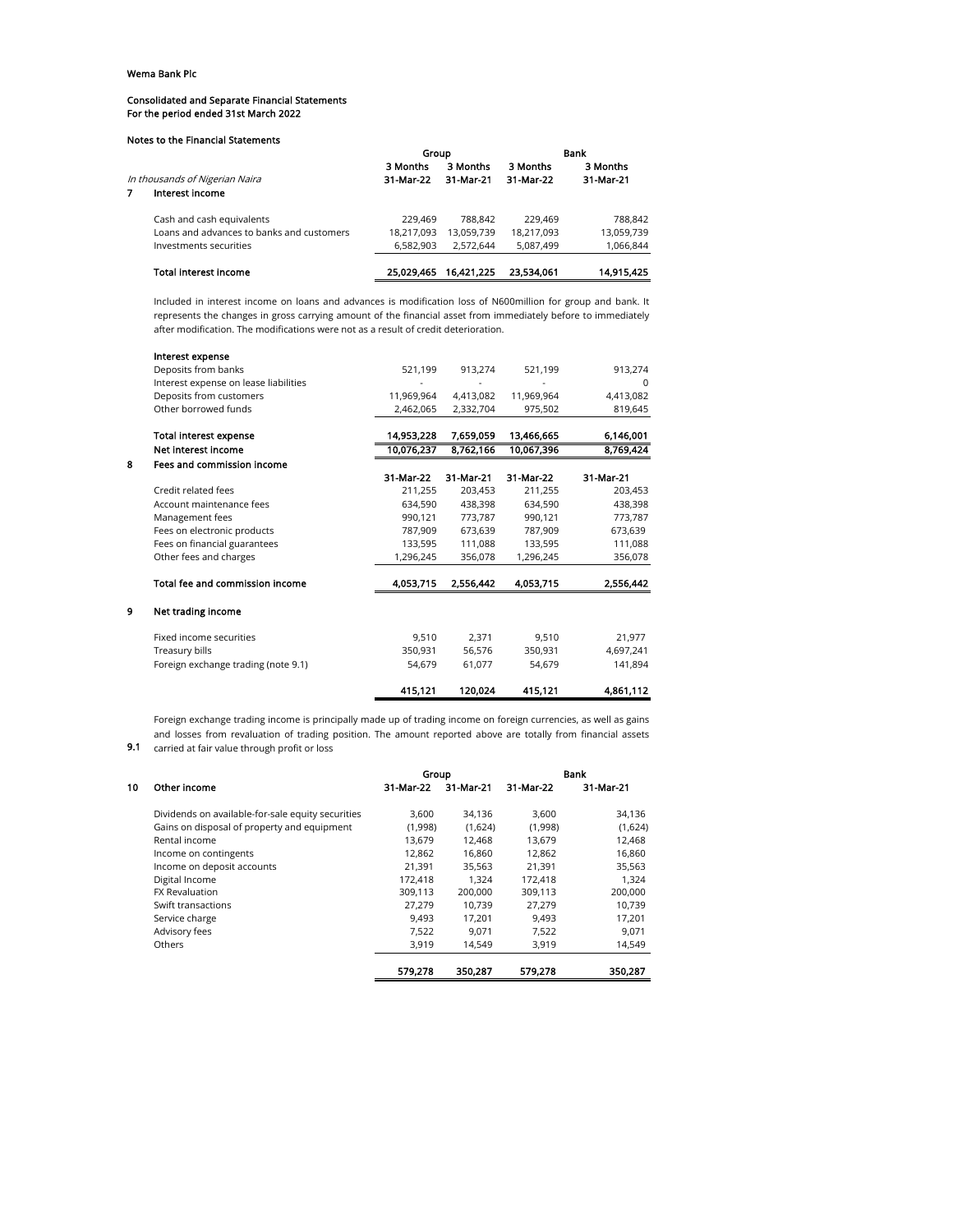#### Consolidated and Separate Financial Statements For the period ended 31st March 2022

Notes to the Financial Statements

|    |                                                                         | Group     |           |           | Bank      |
|----|-------------------------------------------------------------------------|-----------|-----------|-----------|-----------|
|    |                                                                         | 3 Months  | 3 Months  | 3 Months  | 3 Months  |
|    |                                                                         | 31-Mar-22 | 31-Mar-21 | 31-Mar-22 | 31-Mar-21 |
| 11 | Impairment loss on financial/non-financial instruments                  |           |           |           |           |
|    | Impairment loss/(write back) on financial and non-financial instruments |           |           |           |           |
|    | Impairment charge on financial instruments                              |           |           |           |           |
|    | Total impairment charge on loans and advances                           | 258,180   | 225.779   | 258,180   | 225,779   |
|    | Investment securities/Treasury bills                                    | 16.839    | ٠         | 16.839    |           |
|    | Cash and cash equivalent                                                | (35, 654) | ٠         | (35, 654) |           |
|    | Other non financial assets                                              | 20.143    | ۰         | 20.143    | ۰         |
|    |                                                                         |           | ۰         |           |           |
|    | Impairment charge on non-financial instruments                          |           | ۰         |           |           |
|    | Off balance sheet                                                       | 20.121    | ٠         | 20.121    |           |
|    | Recoveries on loans                                                     | (1, 287)  | (31, 612) | (1,287)   | (31,612)  |
|    | Total impairment charge on financial instruments                        | 278.342   | 194.167   | 278.342   | 194.168   |

## 12 Personnel expenses

|                                                       | 4.398.935 | 3.924.196 | 4.398.935 | 3.924.196 |
|-------------------------------------------------------|-----------|-----------|-----------|-----------|
| Other staff costs                                     | 779.749   | 836.357   | 779.749   | 836,357   |
| Contributions/Reversals to defined contribution plans | ۰         | $\sim$    |           | ۰         |
| Pension Contribution                                  | 376.350   | 201.100   | 376.350   | 201,100   |
| Wages and salaries                                    | 3.242.837 | 2,886,739 | 3.242.837 | 2,886,739 |
|                                                       |           |           |           |           |

## 13a Other operating expenses

| Annel Aherening exherises             |           | Group     |           | Bank      |  |  |
|---------------------------------------|-----------|-----------|-----------|-----------|--|--|
|                                       | 3 Months  | 3 Months  | 3 Months  | 3 Months  |  |  |
| In thousands of Nigerian Naira        | 31-Mar-22 | 31-Mar-21 | 31-Mar-22 | 31-Mar-21 |  |  |
| Advertising and marketing             | 364,677   | 217,156   | 364,677   | 217,156   |  |  |
| AMCON Levy (i)                        | 1,585,654 | 1,271,500 | 1,585,654 | 1,271,500 |  |  |
| Auditors remuneration                 | 65,000    | 90,000    | 60,000    | 90,000    |  |  |
| <b>Business Expenses</b>              | 55,350    | 32,891    | 55,350    | 32,891    |  |  |
| Cash movement expenses                | 134,676   | 155,389   | 134,676   | 155,389   |  |  |
| Diesel Expenses                       | 259,730   | 127,007   | 259,730   | 127,007   |  |  |
| <b>Directors Expenses</b>             | 12,450    | 6,100     | 12,450    | 6,100     |  |  |
| Directors fees                        | 8,019     | 667       | 8,019     | 667       |  |  |
| Donations                             | 21,605    | 9,300     | 21,605    | 9,300     |  |  |
| Electricity                           | 136,177   | 115,902   | 136,177   | 115,902   |  |  |
| General administrative expenses       | 591,469   | 342,431   | 587,625   | 342,431   |  |  |
| Legal expenses                        | 61,133    | 53,620    | 61,133    | 53,620    |  |  |
| Insurance                             | 64,367    | 60,103    | 64,367    | 60,103    |  |  |
| <b>NDIC Premium</b>                   | 1,068,286 | 1,020,000 | 1,068,286 | 1,020,000 |  |  |
| Other premises and equipment costs    | 95,052    | 80,404    | 95,052    | 80,404    |  |  |
| Printing and stationery               | 157,663   | 119,615   | 157,663   | 119,615   |  |  |
| Other Professional fees               | 232,442   | 316,708   | 232,442   | 316,708   |  |  |
| Digital Bank Professional fees (ii)   | 84,080    | 89,560    | 84,080    | 89,560    |  |  |
| Repairs and maintenance               | 656,689   | 516,917   | 656,689   | 516,917   |  |  |
| Security expenses                     | 119,324   | 104,622   | 119,324   | 104,622   |  |  |
| Service charge                        | 396,386   | 152,889   | 396,386   | 152,889   |  |  |
| SMS Expenses & Others                 | 13,127    | 27,286    | 13,129    | 27,286    |  |  |
| Statutory expenses                    | (0)       | 22,649    | (0)       | 22,649    |  |  |
| Technology and alternative channels   | 404,034   | 246,471   | 404,034   | 246,471   |  |  |
| <b>Transport &amp; Communications</b> | 157,807   | 139,249   | 157,807   | 139,249   |  |  |
|                                       | 6,745,197 | 5,389,056 | 6,736,355 | 5,389,056 |  |  |

AMCON contributory cost relates to contribution towards the fund set up by the Central Bank of Nigeria for the bailout of the

i banking sector. The cost is charged at 0.5% of the preceding year's total assets and contigent exposures.

ii This represents expenses incurred by the bank on electronic and digital platforms.

|     |                                | Group                    |                       | Bank                  |                       |  |
|-----|--------------------------------|--------------------------|-----------------------|-----------------------|-----------------------|--|
|     | In thousands of Nigerian Naira | 3 Months<br>31-Mar-22    | 3 Months<br>31-Mar-21 | 3 Months<br>31-Mar-22 | 3 Months<br>31-Mar-21 |  |
| 13b | Depreciation and amortization  |                          |                       |                       |                       |  |
|     | Property, plants and equipment | 739.931                  | 670.335               | 739.931               | 670.335               |  |
|     | Right of use of assets         | 71.235                   | 60.808                | 71.235                | 60.808                |  |
|     | Investment property            | $\overline{\phantom{a}}$ | 232                   | ۰.                    | 232                   |  |
|     | Intangible assets              | 146.025                  | 71.916                | 146.025               | 71.916                |  |
|     |                                | 957.191                  | 803,291               | 957.191               | 803,291               |  |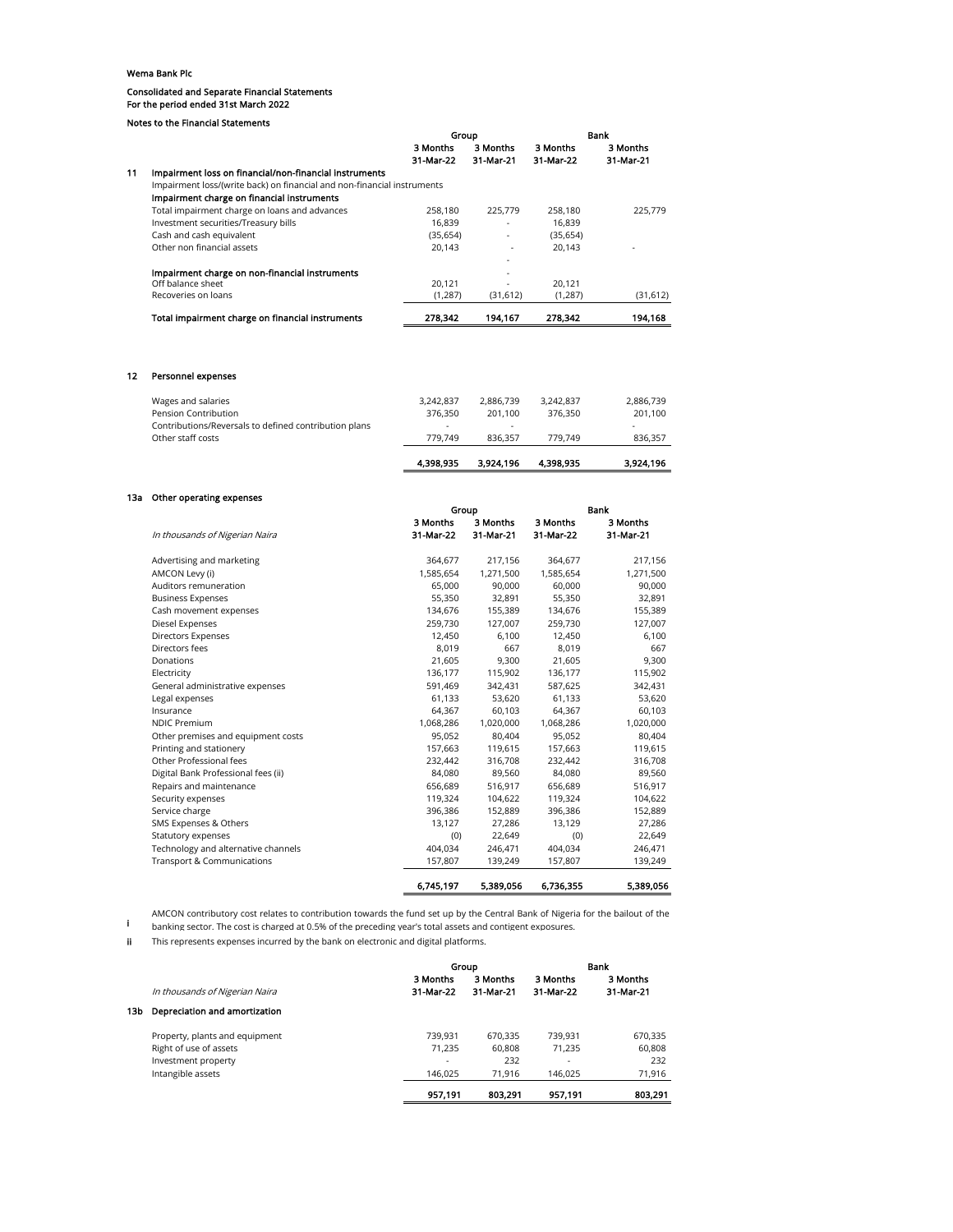## Consolidated and Separate Financial Statements For the period ended 31st March 2022

## Notes to the Financial Statements

## 14 Earnings per share

## Basic and diluted earnings per share

Basic earnings per share are calculated by dividing the profit for the year attributable to shareholders by the weighted average number of ordinary shares in issue during the year.

The calculation of basic earnings per share as at 31st March 2022 was based on the profit attributable to ordinary shareholders and weighted average number of ordinary shares outstanding :

|    |                                                             | Group                 |                        | <b>Bank</b>           |                          |  |
|----|-------------------------------------------------------------|-----------------------|------------------------|-----------------------|--------------------------|--|
|    | In thousands                                                | 3 Months<br>31-Mar-22 | 12 Months<br>31-Dec-21 | 3 Months<br>31-Mar-22 | 12 Months<br>31-Dec-21   |  |
|    | Weighted average number of ordinary shares -<br>basic;'000  | 38,574,466            | 38,574,466             | 38,574,466            | 38,574,466               |  |
|    | Profit attributable to ordinary shareholders -basic         |                       |                        |                       |                          |  |
|    | Profit for the year attributable to equity holders          |                       |                        |                       |                          |  |
|    | of the Bank '000                                            | 2,856,243             | 9,593,848              | 2,856,245             | 9,600,494                |  |
|    | Earnings per share -basic (Kobo)                            | 29.6                  | 24.9                   | 29.6                  | 24.9                     |  |
|    |                                                             | Group                 |                        | <b>Bank</b>           |                          |  |
|    |                                                             | 3 Months              | 12 Months              | 3 Months              | 12 Months                |  |
| 15 | Cash and cash equivalents<br>In thousands of Nigerian Naira | 31-Mar-22             | 31-Dec-21              | 31-Mar-22             | 31-Dec-21                |  |
|    |                                                             | 44,676,595            | 58,699,020             |                       |                          |  |
|    | Cash and balances with banks                                |                       |                        | 44,664,603            |                          |  |
|    | Unrestricted balances with central bank                     | 21,396,348            | 16,246,827             | 21,396,348            | 58,687,029<br>16,246,827 |  |
|    | Money market placements                                     | 33,197,739            | 34,855,322             | 33,197,739            | 34,855,322               |  |
|    | <b>ECL Allowance</b>                                        | (38, 876)             | (74, 529)              | (38, 876)             | (74, 529)                |  |

## 15b Restricted Deposit with CBN

Mandatory reserve deposit is reported net of N17.28 billion (December 31, 2021: N12.82 billion) which relates to Differentiated Cash Reserve Requirement (DCRR) Scheme. Under the DCRR scheme, Deposit Money Banks (DMBs) interested in providing credit financing to Greenfield (New) and Brownfield (expansion) projects in the Real Sector (Agriculture and Manufacturing) may request for the release of funds from their CRR to finance the projects.

Restricted deposits with Central Bank are not available for use in day to day operations.

|    |                                                                           | Group                 | <b>Bank</b>            |                       |                        |
|----|---------------------------------------------------------------------------|-----------------------|------------------------|-----------------------|------------------------|
| 16 | Pledged assets - Held at amortised cost<br>In thousands of Nigerian Naira | 3 Months<br>31-Mar-22 | 12 Months<br>31-Dec-21 | 3 Months<br>31-Mar-22 | 12 Months<br>31-Dec-21 |
|    | Treasury bills (note 16.1)                                                | 0                     | 57.476.435             | 0                     | 57,476,435             |
|    | Bonds (16.2)                                                              | 17.046.885            | 26.246.684             | 17,046,885            | 26.246.684             |
|    |                                                                           | 17.046.885            | 83.723.119             | 17,046,885            | 83.723.119             |

16.1 The treasury bills are pledged for clearing activities with the clearing bank and as collection bank for government taxes and electronic card transactions with Federal Inland Revenue Service (FIRS), Nigerian Interbank Settlement System (NIBSS) and Interswitch Nigeria Limited. The bank cannot trade on these pledged assets during the period that such assets are committed as pledged.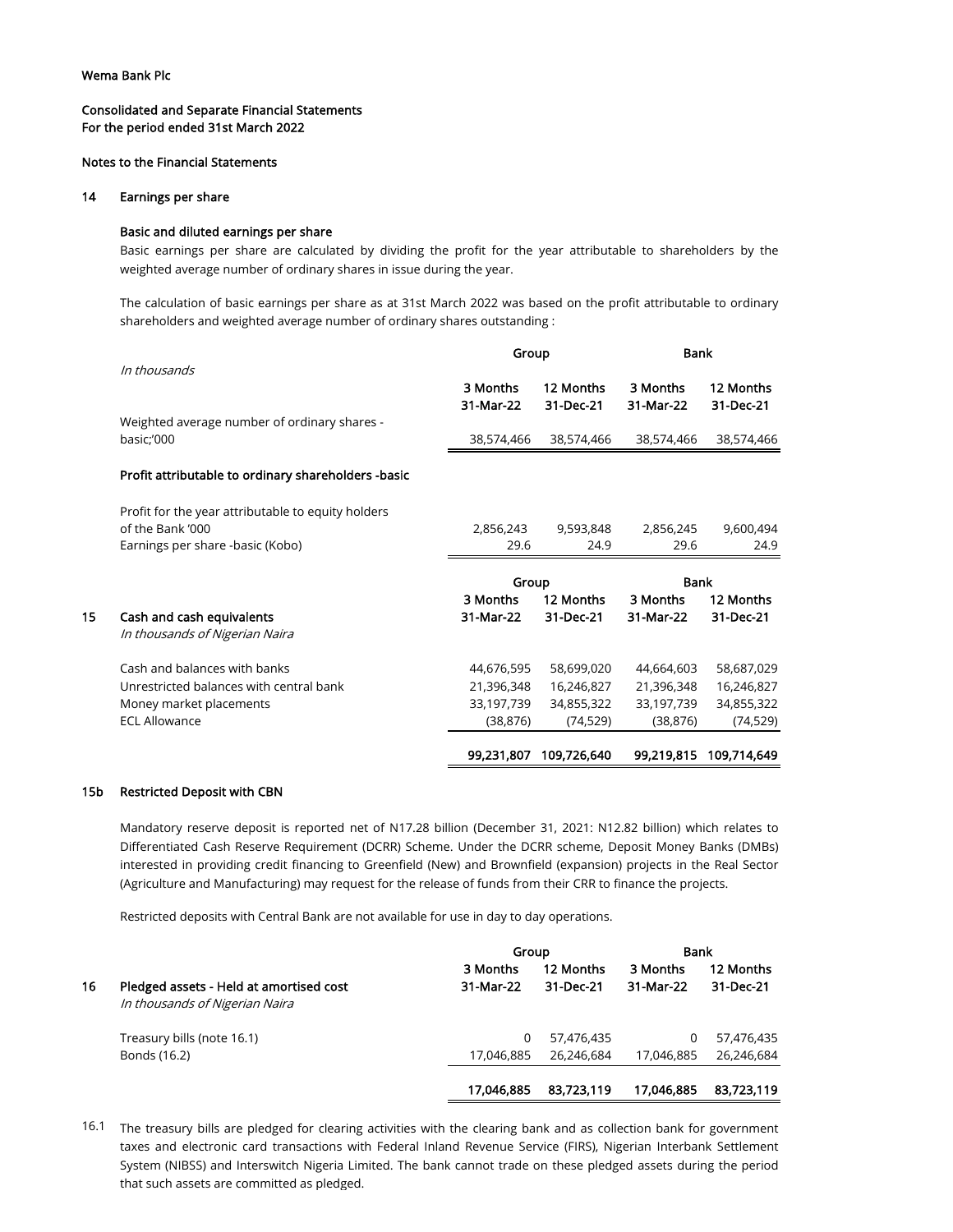# Consolidated and Separate Financial Statements For the period ended 31st March 2022

## Notes to the Financial Statements

16.2 The Bonds are pledged as collateral for intervention credit granted to the Bank by the Bank of Industry and Development Bank of Nigeria for the purpose of refinancing existing loans to the Small and Medium Scale Enterprises Scheme under secured borrowing with the related liability of N11.65 billion (2021: N13.05 billion) as disclosed in note

|    |                                                      | Group       |            | <b>Bank</b>             |             |  |
|----|------------------------------------------------------|-------------|------------|-------------------------|-------------|--|
|    | In thousands of Nigerian Naira                       | 31-Mar-22   | 31-Dec-21  | 31-Mar-22               | 31-Dec-21   |  |
| 17 | Investment securities                                | 301,554,448 |            | 174,081,524 290,594,180 | 163,121,256 |  |
|    | Current                                              | 205,915,631 |            | 152,326,804 205,915,631 | 152,326,804 |  |
|    | Non-current                                          | 95,638,817  | 21,754,721 | 84,678,549              | 10,794,452  |  |
|    | 17a Investment securities measured at FVTOCI         |             |            |                         |             |  |
|    | Treasury bills                                       | 0           | 0          | 0                       | 0           |  |
|    | Equity (see note (i) below)                          | 5,524,171   | 5,465,878  | 5,525,171               | 5,466,878   |  |
|    | ECL Allowance on FVTOCI Investments                  | (32, 100)   | (10,005)   | (32, 100)               | (10,005)    |  |
|    |                                                      | 5,492,071   | 5,455,873  | 5,493,071               | 5,456,873   |  |
|    | 17b Investment securities measured at FVTPL          |             |            |                         |             |  |
|    | <b>Treasury Bills</b>                                | 37,759,968  | 38,693,696 | 37,759,968              | 38,693,696  |  |
|    | 17c Investment securities measured at amortised cost |             |            |                         |             |  |
|    | <b>Treasury Bills</b>                                | 168,155,663 |            | 113,633,108 168,155,663 | 113,633,108 |  |
|    | <b>FGN Bonds</b>                                     | 85,913,694  | 11,892,584 | 74,952,426              | 931,316     |  |
|    | Other Bonds (see (ii) below)                         | 5,221,967   | 5,400,435  | 5,221,967               | 5,400,435   |  |
|    | ECL Allowance - Investments at Amortised Cost        | (988, 916)  | (994, 172) | (988, 916)              | (994, 172)  |  |
|    |                                                      |             |            |                         |             |  |
|    |                                                      | 258,302,408 |            | 129,931,955 247,341,140 | 118,970,687 |  |
|    | (i) Equity                                           |             |            |                         |             |  |
|    | <b>Quoted Investments:</b>                           |             |            |                         |             |  |
|    | <b>Unquoted Investments:</b>                         |             |            |                         |             |  |
|    | Unified Payment Services Limited                     | 65,767      | 7,474      | 65,767                  | 7,474       |  |
|    | <b>FMDQ</b>                                          | 15,000      | 15,000     | 15,000                  | 15,000      |  |
|    | Nissante Indian Devel: Cettle no such Cupt           | 17.102      | 17.102     | 17.102                  | 17.102      |  |

Nigeria Inter-Bank Settlement System 47,482 47,482 47,482 47,482 WEMA Funding SPV Plc (a)  $\sim$  1,000 1,000 1,000 Fair value gain on (FVTOCI) financial assets (b) 6,395,922 5,395,922 5,395,922 5,395,922 5,524,171 5,465,878 5,525,171 5,466,878 5,524,171 5,465,878 5,525,171 5,466,878

(a) Wema Funding SPV PLC was incorporated on 30 June 2016 and commenced operations on 12 October 2016. The principal activity of the company is to raise or borrow money by the issue of bond or debt instruments and invest the money raised or borrowed in securities or any other investments as the company may deem fit.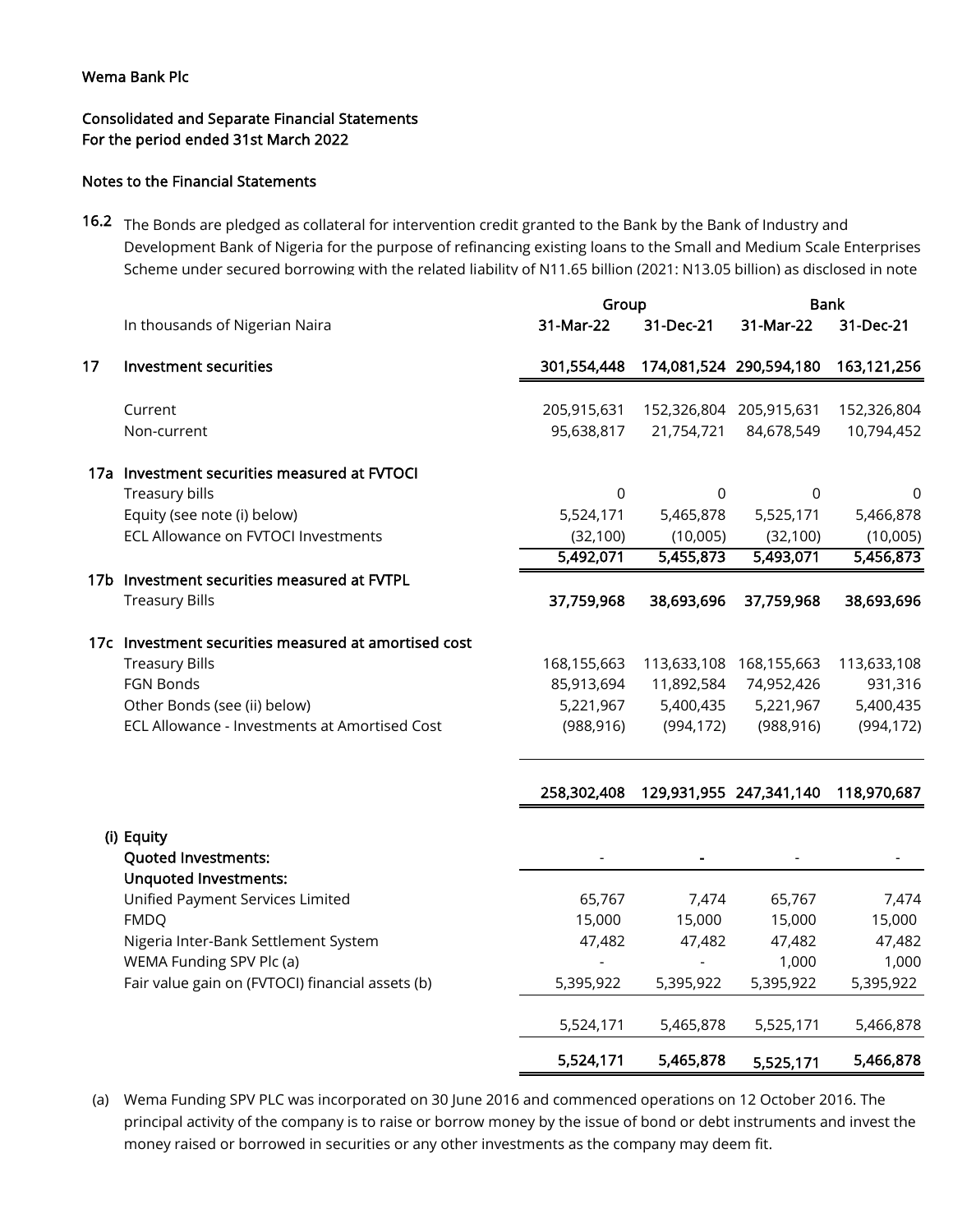## Consolidated and Separate Financial Statements For the period ended 31st March 2022

#### Notes to the Financial Statements

(ii) Other bonds - these are held to maturity securities for state and corporate entities, stated at amortised cost as shown below:

|                                     | Group      |            | Bank       |            |  |
|-------------------------------------|------------|------------|------------|------------|--|
| <b>CORPORATE</b>                    | 31-Mar-22  | 31-Dec-21  | 31-Mar-22  | 31-Dec-21  |  |
| I. 7YR: DANA Group Bond Series 1    |            |            |            |            |  |
| Opening balance                     | 929,145    | 1,155,737  | 929,145    | 1,155,737  |  |
| Movement in the year                |            | (226, 592) |            | (226, 592) |  |
| Closing balance                     | 929,145    | 929,145    | 929,145    | 929,145    |  |
| <b>STATE BONDS</b>                  |            |            |            |            |  |
| I. EKITI State Govt Bond Tranche 11 |            |            |            |            |  |
| Opening balance                     | 861,740    | 1,005,360  | 861,740    | 1,005,360  |  |
| Movement in the year                | 20,982     | (143, 620) | 20,982     | (143, 620) |  |
| Closing balance                     | 882,722    | 861,740    | 882,722    | 861,740    |  |
| III. ONDO State Govt Bond           |            |            |            |            |  |
| Opening balance                     | 3,609,550  | 4,104,234  | 3,609,550  | 4,104,234  |  |
| Movement in the year                | (199, 450) | (494, 684) | (199, 450) | (494, 684) |  |
| Closing balance                     | 3,410,100  | 3,609,550  | 3,410,100  | 3,609,550  |  |
| <b>Total Other Bonds</b>            | 5,221,967  | 5,400,435  | 5,221,967  | 5,400,435  |  |
| ECL                                 | (951, 241) | (951, 241) | (951, 241) | (951, 241) |  |
|                                     | 4,270,726  | 4,449,194  | 4,270,726  | 4,449,194  |  |

## 18 Loans and advances to customers at amortised cost

|                                     | Group          |                | <b>Bank</b>    |                |
|-------------------------------------|----------------|----------------|----------------|----------------|
|                                     | 31-Mar-22      | 31-Dec-21      | 31-Mar-22      | 31-Dec-21      |
| In thousands of Nigeria Naira       |                |                |                |                |
| Overdrafts                          | 34,485,555     | 37,665,992     | 34,485,555     | 37,665,992     |
| Term Loans                          | 410,364,815    | 391,517,198    | 410,364,815    | 391,517,198    |
| Advances under finance lease        | 5,982,230      | 6,368,781      | 5,982,230      | 6,368,781      |
|                                     |                |                |                |                |
| Gross loans and receivables         | 450,832,599    | 435,551,971    | 450,832,599    | 435,551,971    |
| Less ECL allowances                 |                |                |                |                |
| 12-months ECL credit                | (5,616,834)    | (5,366,908)    | (5,616,834)    | (5,366,908)    |
| Life-time ECL Not impaired          | (32, 644)      | (94, 781)      | (32, 644)      | (94, 781)      |
| Life-time ECL credit impaired       | (11, 248, 056) | (11, 225, 979) | (11, 248, 056) | (11, 225, 979) |
|                                     | (16,897,534)   | (16,687,668)   | (16,897,534)   | (16,687,668)   |
|                                     |                |                |                |                |
| Net loans and advances to customers | 433,935,065    | 418,864,303    | 433,935,065    | 418,864,303    |

| 31-Mar-22                                           | Term loan   | Overdrafts  | <b>Finance lease</b> | Total          |
|-----------------------------------------------------|-------------|-------------|----------------------|----------------|
| Gross loans                                         | 410.364.815 | 34.485.555  | 5.982.230            | 450.832.599    |
| 12 months ECL loans and advances                    | (4.488.155) | (849.771)   | (231.993)            | (5,569,919)    |
| Lifetime ECL not credit-impaired loans and advances | (55.377)    | (17.278)    | ٠                    | (72, 655)      |
| Lifetime ECL credit-impaired loans and advances     | (7,228,814) | (3.942.096) | (84.049)             | (11, 254, 960) |
|                                                     | 398,592,468 | 29,676,409  | 5,666,188            | 433,935,065    |

| 31-Dec-21                                           | Term Ioan   | <b>Overdrafts</b> | <b>Finance lease</b> | Total          |
|-----------------------------------------------------|-------------|-------------------|----------------------|----------------|
| Gross loans                                         | 391,517,198 | 37.665.992        | 6.368.781            | 435,551,971    |
| 12 months ECL loans and advances                    | (3,569,740) | (1.550.904)       | (246, 264)           | (5,366,908)    |
| Lifetime ECL not credit-impaired loans and advances | (61.825)    | (32, 956)         | ٠                    | (94, 781)      |
| Lifetime ECL credit-impaired loans and advances     | (7,937,608) | (3,233,274)       | (55.097)             | (11, 225, 979) |
|                                                     | 379,948,025 | 32,848,859        | 6.067,420            | 418,864,303    |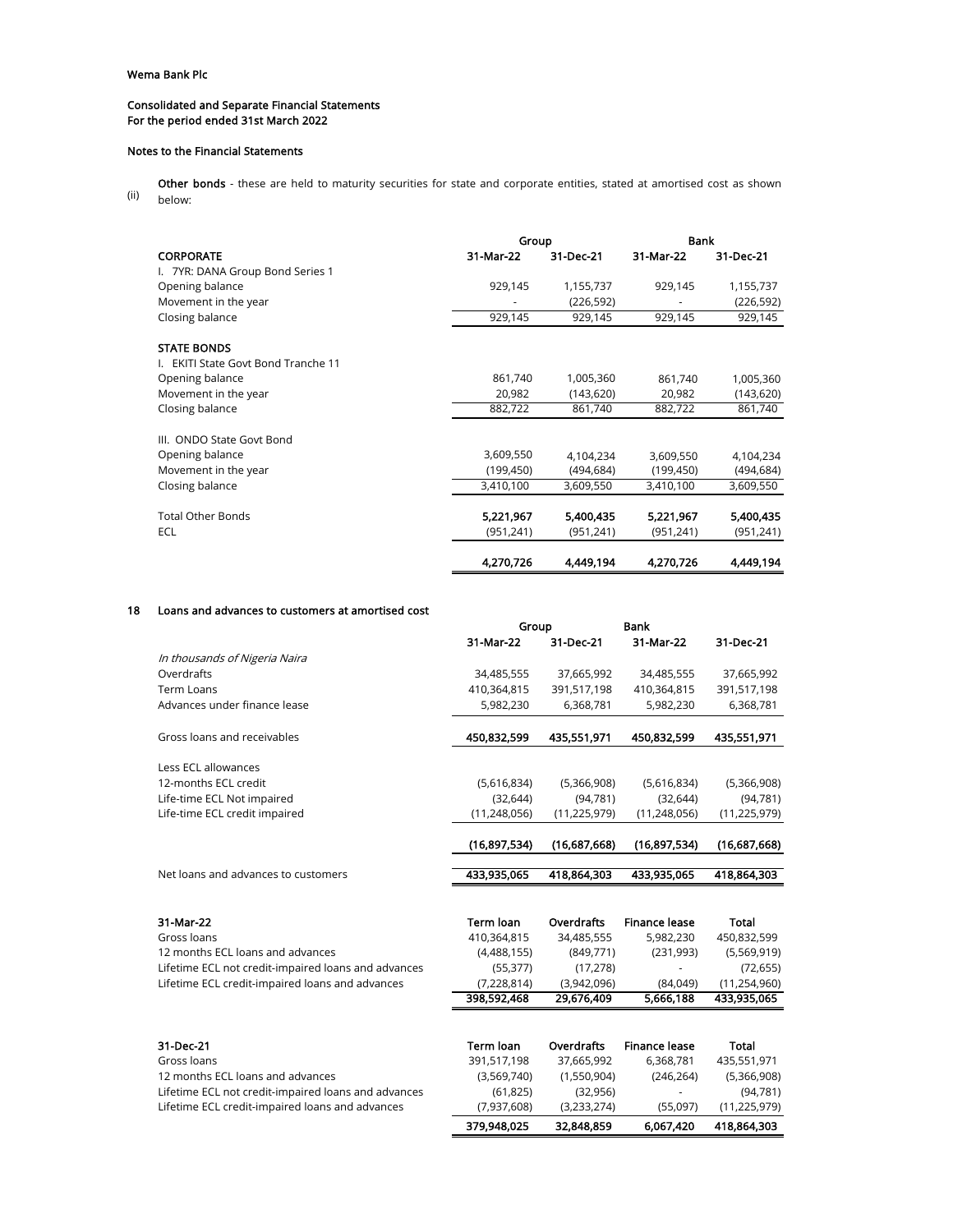# Consolidated and Separate Financial Statements For the period ended 31st March 2022

# Notes to the Financial Statements

| In thousands of Nigerian Naira                       | Overdraft                 | Term<br>Loan              | <b>Advances</b><br>under<br>tinance<br>lease | <b>Totals</b>             |
|------------------------------------------------------|---------------------------|---------------------------|----------------------------------------------|---------------------------|
| Balance as at 1st January 2022                       | 4,817,134                 | 11,569,173                | 301,361                                      | 16,687,668                |
| 12-months ECL credit                                 | 1,550,904                 | 3,569,740                 | 246,264                                      | 5,366,908                 |
| Life-time ECL Not impaired                           | 32,956                    | 61,825                    |                                              | 94,781                    |
| Life-time ECL credit impaired                        | 3,233,274                 | 7,937,608                 | 55,097                                       | 11,225,979                |
| <b>Amortised Cost Interest</b>                       |                           |                           |                                              |                           |
| ECL allowance during the year                        | 59,181                    | 204,461                   | 14,681                                       | 258,180                   |
| Written off in the year as uncollectible             | (67, 170)                 |                           |                                              | (67, 170)                 |
| Amounts recovered during the year                    |                           | (1, 287)                  |                                              | (1, 287)                  |
| Balance as at 31 March 2022                          | 4,809,145                 | 11,772,347                | 316,042                                      | 16,877,391                |
| 12-months ECL credit                                 | 849,771                   | 4,488,155                 | 231,993                                      | 5,569,919                 |
| Life-time ECL Not impaired                           | 17,278                    | 55,377                    |                                              | 72,655                    |
| Life-time ECL credit impaired                        | 3,942,096                 | 7,228,814                 | 84,049                                       | 11,254,960                |
| <b>Contingent Liabilities &amp; Commitments:</b>     |                           |                           |                                              |                           |
|                                                      |                           | Group                     |                                              | <b>Bank</b>               |
|                                                      | 31-Mar-22                 | 31-Dec-21                 | 31-Mar-22                                    | 31-Dec-21                 |
| Guarantees and Indemnities                           | 83,677,798                | 79,270,996                | 83,677,798                                   | 79,270,996                |
| <b>Bonds</b>                                         | 10,891,460                | 8,846,615                 | 10,891,460                                   | 8,846,615                 |
| Clean-Line Facilities& Irrevocable LCs<br><b>ECL</b> | 28,975,794<br>(1,356,153) | 31,787,388<br>(1,336,032) | 28,975,794<br>(1,356,153)                    | 31,787,388<br>(1,336,032) |
|                                                      |                           |                           |                                              |                           |

| 122,188,898 | 118,568,967 | 122,188,898 | 118,568,967 |
|-------------|-------------|-------------|-------------|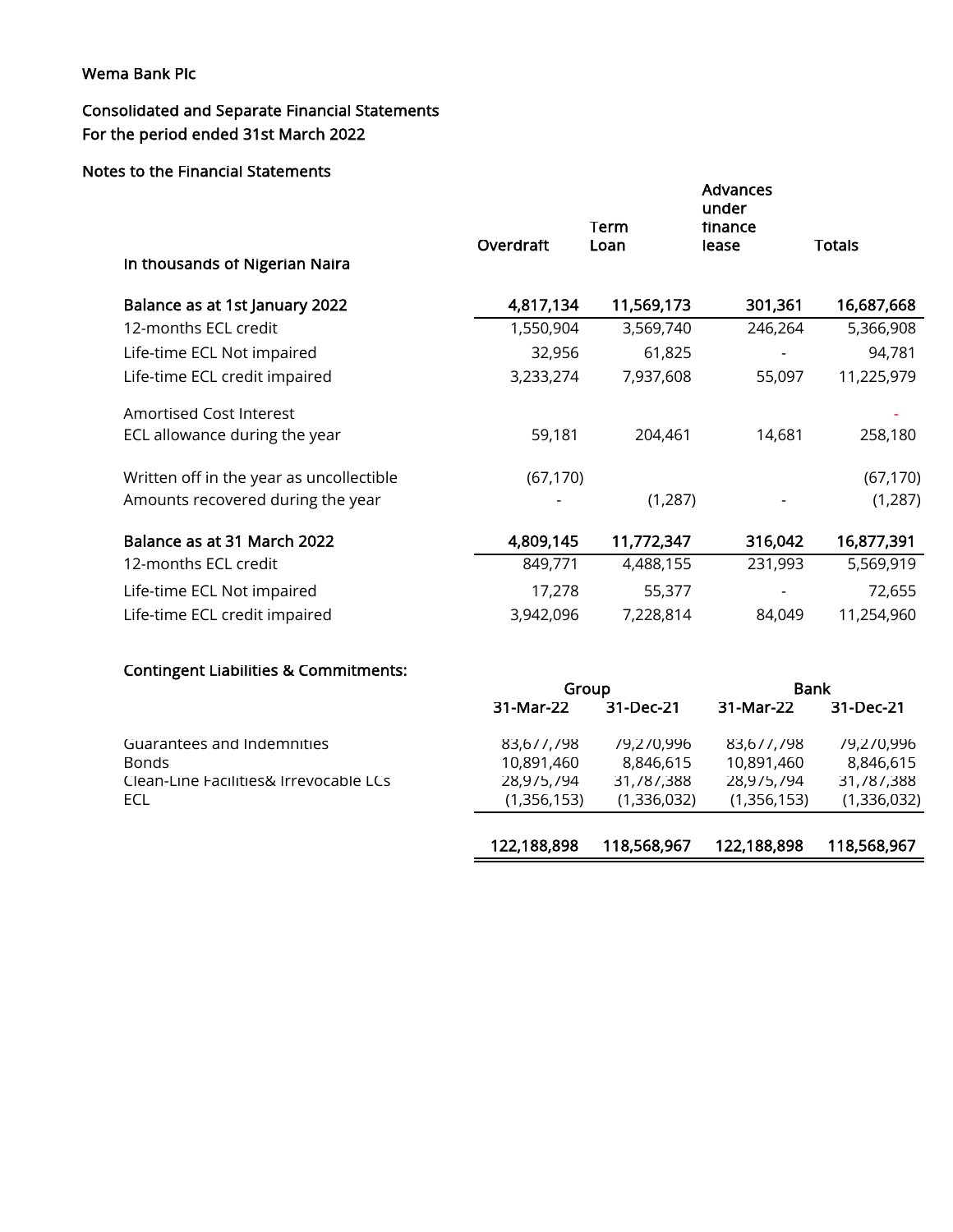Consolidated and Separate Financial Statements For the period ended 31st March 2022

# 20 Property and equipment

# Group / Bank

| In thousands of Nigerian Naira (000s)   | Land                         | <b>Buildings</b> | Furniture &<br><b>Office</b><br>Equipment | Motor<br>vehicles | Computer<br>Equipment | Work in<br>Progress      | Total      |
|-----------------------------------------|------------------------------|------------------|-------------------------------------------|-------------------|-----------------------|--------------------------|------------|
| Cost                                    |                              |                  |                                           |                   |                       |                          |            |
| Balance at 1 January 2022               | 1,590,773                    | 16,995,356       | 10,443,090                                | 3,516,783         | 12,031,649            | 1,211,505                | 47,308,047 |
| Additions                               |                              | 234,511          | 196,701                                   | 274,000           | 134,751               | 522,117                  | 1,907,520  |
| Adjustments                             |                              |                  | (0)                                       | (1,075)           | 23                    |                          | (1,052)    |
| Disposals                               |                              |                  | (275, 669)                                | (149, 211)        | (122, 036)            |                          | (546, 916) |
| Balance as at 31 March 2022             | 1,590,773                    | 17,229,867       | 10,364,122                                | 3,640,496         | 12,044,386            | 1,733,621                | 46,603,266 |
| Accumulated depreciation and impairment |                              |                  |                                           |                   |                       |                          |            |
| Balance at 1 January 2022               | $\overline{\phantom{0}}$     | 5,469,556        | 7,307,005                                 | 2,161,991         | 8,432,025             | $\overline{\phantom{a}}$ | 23,370,577 |
| Charge for the year                     |                              | 82,688           | 267,880                                   | 130,708           | 258,655               |                          | 739,931    |
| Adjustments                             |                              |                  |                                           | (1,075)           |                       |                          | (1,075)    |
| Disposals                               |                              |                  | (270, 653)                                | (102, 134)        | (119, 790)            |                          | (492, 576) |
| Balance as at 31 March 2022             | $\qquad \qquad \blacksquare$ | 5,552,244        | 7,304,232                                 | 2,189,490         | 8,570,890             |                          | 23,616,857 |
| Carrying amounts                        |                              |                  |                                           |                   |                       |                          |            |
| Balance at 1 January 2022               | 1,590,773                    | 11,578,923       | 2,725,120                                 | 1,529,948         | 3,901,898             | 190,660                  | 21,517,323 |
| Balance as at 31 March 2022             | 1,590,773                    | 11,677,623       | 3,059,890                                 | 1,451,006         | 3,473,497             | 1,733,621                | 22,986,410 |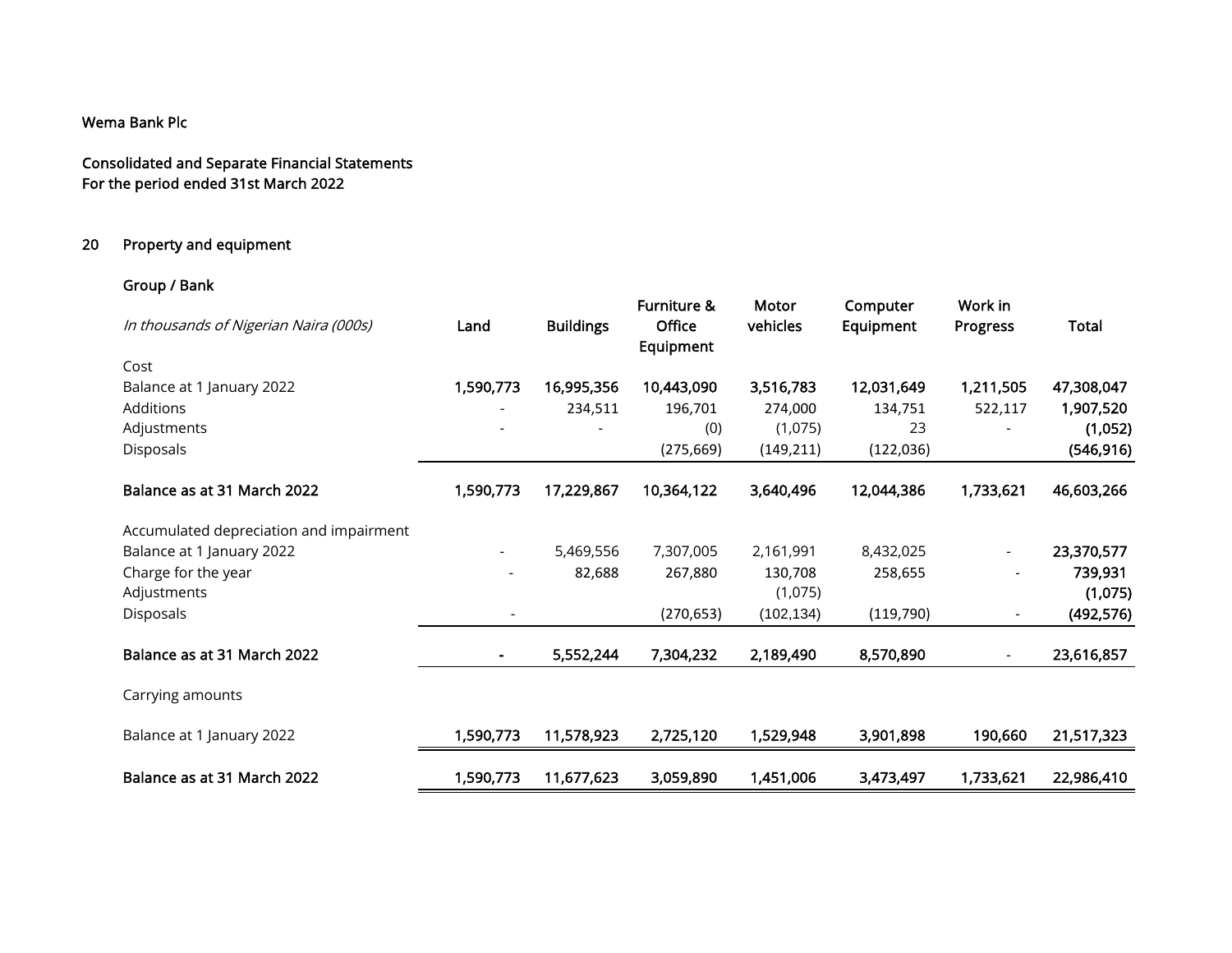# Property and equipment

# Group / Bank

| In thousands of Nigerian Naira (000s)   | Land                     | <b>Buildings</b> | Furniture &<br>Office<br>Equipment | Motor<br>vehicles | Computer<br>Equipment | Work in<br>Progress      | Total      |
|-----------------------------------------|--------------------------|------------------|------------------------------------|-------------------|-----------------------|--------------------------|------------|
| Cost                                    |                          |                  |                                    |                   |                       |                          |            |
| Balance at 1 January 2021               | 1,590,773                | 16,758,481       | 9,142,777                          | 3,422,270         | 11,369,720            | 190,660                  | 42,474,680 |
| <b>Additions</b>                        |                          | 287,300          | 1,379,163                          | 422,512           | 673,234               | 1,020,845                | 3,783,054  |
| Disposals                               |                          | (50, 425)        | (78, 850)                          | (327,999)         | (11, 305)             |                          | (468,580)  |
| Balance as at 31 December 2021          | 1,590,773                | 16,995,356       | 10,443,090                         | 3,516,783         | 12,031,649            | 1,211,505                | 45,789,155 |
| Accumulated depreciation and impairment |                          |                  |                                    |                   |                       |                          |            |
| Balance at 1 January 2021               | $\overline{\phantom{a}}$ | 5,179,558        | 6,417,656                          | 1,892,322         | 7,467,821             | $\overline{\phantom{a}}$ | 20,957,357 |
| Charge for the year                     |                          | 329,837          | 965,695                            | 478,470           | 974,327               | $\overline{\phantom{a}}$ | 2,748,330  |
| Disposals                               |                          | (39, 803)        | (76, 346)                          | (208, 801)        | (10, 124)             |                          | (335,074)  |
| Balance as at 31 December 2021          | $\blacksquare$           | 5,469,592        | 7,307,005                          | 2,161,991         | 8,432,024             | $\overline{\phantom{a}}$ | 23,370,613 |
| Carrying amounts                        |                          |                  |                                    |                   |                       |                          |            |
| Balance at 1 January 2021               | 1,590,773                | 11,578,923       | 2,725,120                          | 1,529,948         | 3,901,898             | 190,660                  | 21,517,323 |
| Balance as at 31 December 2021          | 1,590,773                | 11,525,764       | 3,136,085                          | 1,354,791         | 3,599,624             | 1,211,505                | 22,418,542 |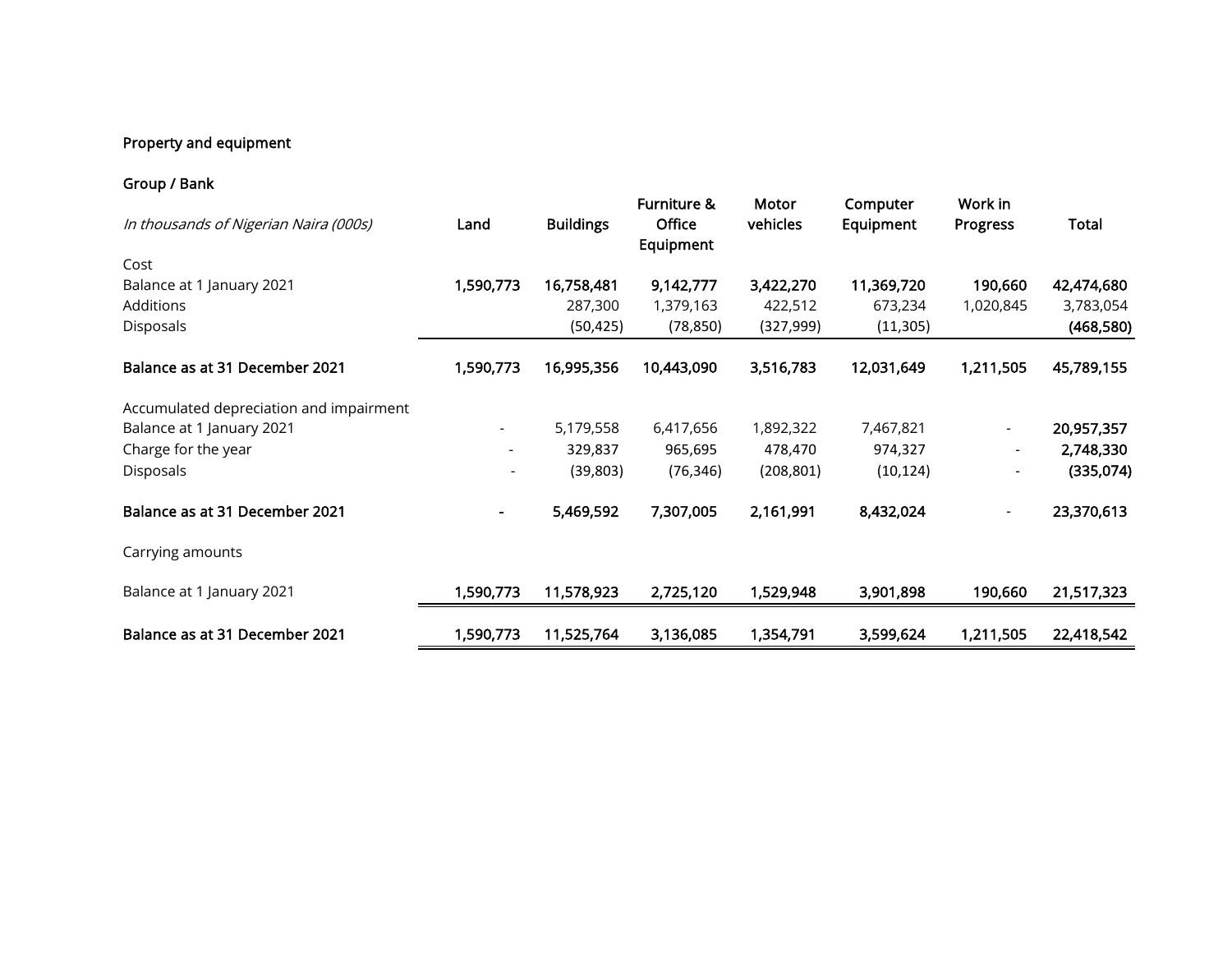# Consolidated and Separate Financial Statements For the period ended 31st March 2022

|    |                                    |           | Group     |           | <b>Bank</b> |           |
|----|------------------------------------|-----------|-----------|-----------|-------------|-----------|
|    | In thousands of Nigerian Naira     |           | 31-Mar-22 | 31-Dec-21 | 31-Mar-22   | 31-Dec-21 |
| 21 | Intangible assets                  |           |           |           |             |           |
|    | Cost                               |           |           |           |             |           |
|    | Cost 1 January                     |           | 6,674,382 | 5,502,221 | 6,674,382   | 5,502,221 |
|    | Additions                          |           | 1,012,343 | 1,172,161 | 1,012,343   | 1,172,161 |
|    | Disposal                           |           |           |           |             |           |
|    | Transfer to computer equipment     |           |           |           |             |           |
|    | <b>Closing Balance</b>             |           | 7,686,724 | 6,674,382 | 7,686,724   | 6,674,382 |
|    | Amortization and impairment losses |           |           |           |             |           |
|    | Cost 1 January                     |           | 4,503,741 | 4,110,672 | 4,503,741   | 4,110,672 |
|    | Amortization for the year          |           | 146,025   | 393,069   | 146,025     | 393,069   |
|    | Disposal                           |           | (3,661)   |           | (3,661)     |           |
|    |                                    | $\pmb{0}$ | 4,646,106 | 4,503,741 | 4,646,106   | 4,503,741 |
|    | Carrying amounts                   |           | 3,040,619 | 2,170,640 | 3,040,619   | 2,170,640 |

a. The intangible assets have got finite lives and are amortised over the higher of 5 years or the contractual licensing period. No impairment losses were recognised against intangible assets.

b. The authorised and contracted capital commitments as at the balance sheet date was nil (31 December 2020 nil)

c. There were no capitalised borrowing costs related to the acquisition of intangible assets during the year (31

# 22 Deferred tax assets and liabilities

(a) Recognised deferred tax assets and liabilities Deferred tax assets and liabilities are attributable to the following:

|                                | Group      |             | <b>Bank</b> |             |
|--------------------------------|------------|-------------|-------------|-------------|
|                                | 31-Mar-22  | 31-Dec-21   | 31-Mar-22   | 31-Dec-21   |
| In thousands of Nigerian Naira |            |             |             |             |
| At 1 January                   | 15,500,694 | 18,236,111  | 15,500,694  | 18,236,111  |
| Write down                     |            | (2,735,417) | ٠           | (2,735,417) |
| <b>Closing balance</b>         | 15,500,694 | 15,500,694  | 15,500,694  | 15,500,694  |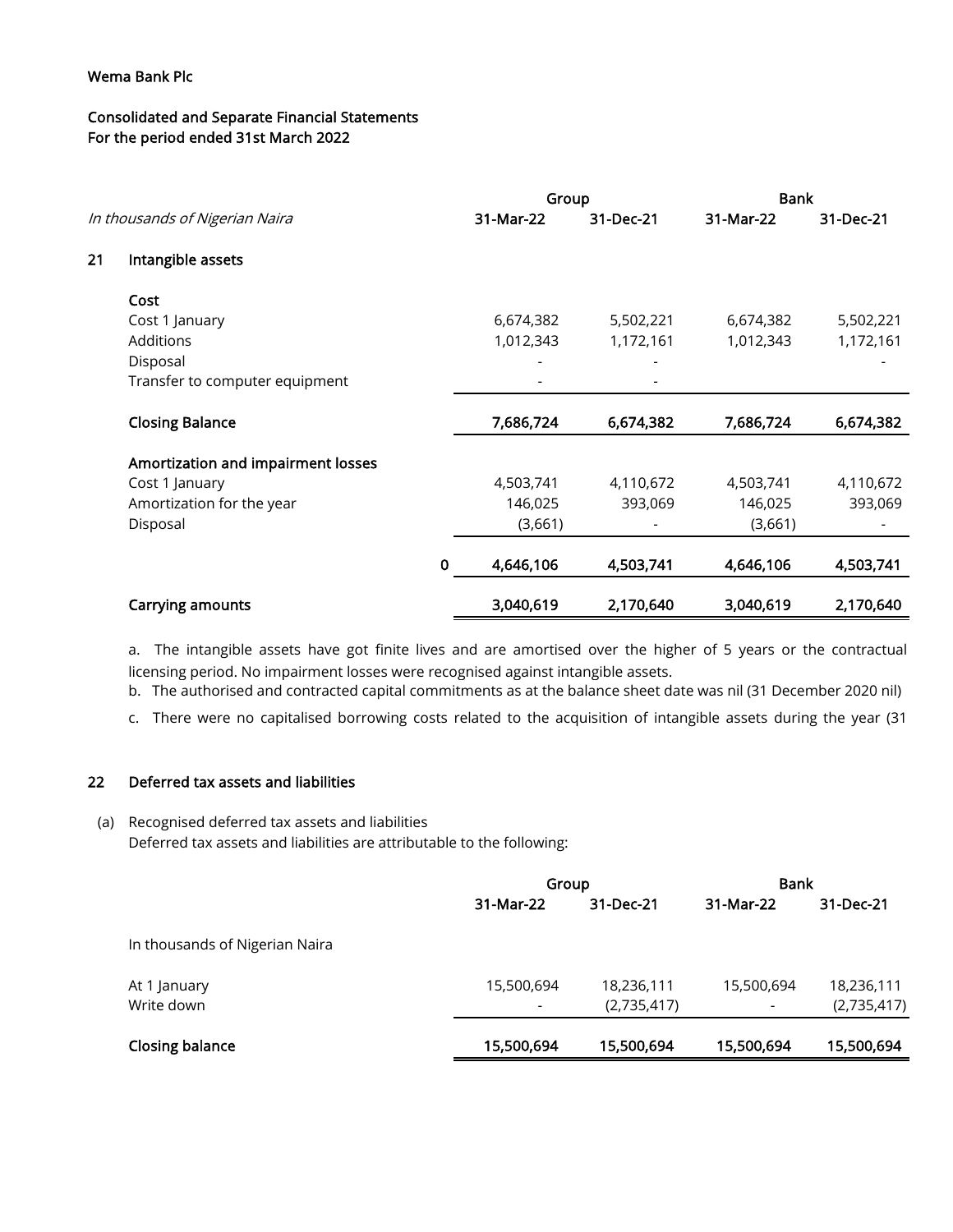#### Consolidated and Separate Financial Statements For the period ended 31st March 2022

| In thousands of Nigerian Naira       |                                          |            |            | Bank       |
|--------------------------------------|------------------------------------------|------------|------------|------------|
|                                      | 31-Mar-22                                | 31-Dec-21  | 31-Mar-22  | 31-Dec-21  |
| Other assets                         |                                          |            |            |            |
| Accounts receivables                 | 28,907,997                               | 13,367,358 | 28,907,997 | 13,367,358 |
| Prepayments                          | 3,201,761                                | 927,929    | 3,201,761  | 927,929    |
| Stock                                | 701,918                                  | 478,767    | 701,918    | 478,767    |
| <b>Collaterised Placement</b>        | 52,917                                   | 52,917     | 52.917     | 52,917     |
| <b>Clearing Balance</b>              | 201,656                                  | 195,335    | 201,656    | 195,335    |
| Fraud & Burglary                     | 780,323                                  | 670,731    | 780,323    | 670,731    |
| CBN Special Reserve (see 23.1 below) | 10,677,214                               | 10,677,214 | 10,677,214 | 10,677,214 |
| <b>AGSMEIS Investment with CBN</b>   | 902,759                                  | 902,759    | 902,759    | 902,759    |
| Receivable on E-business Channels    | 132,542                                  | 691,482    | 132,542    | 691,482    |
| <b>Other Settlements</b>             |                                          | 7,050,536  |            | 7,050,536  |
| Others                               | 33,796                                   | 15,763     | 33,796     | 15,763     |
|                                      | 45,592,882                               | 35,030,791 | 45,592,882 | 35,030,791 |
| Specific impairment on other assets  | (744, 941)                               | (724, 798) | (744, 941) | (724, 798) |
|                                      | 44,847,942                               | 34.305.993 | 44.847.942 | 34,305,993 |
| At 1 January                         | 724,798                                  | 665,262    | 724,798    | 665,262    |
|                                      | 20,143                                   | 59,536     | 20,143     | 59,536     |
| Transfer from investment             |                                          |            |            |            |
| Closing balance                      | 744,941                                  | 724,798    | 744,941    | 724,798    |
|                                      |                                          |            |            |            |
| <b>Classified as:</b>                |                                          |            |            |            |
| Current                              | 33,380,511                               | 23,151,162 | 33,380,511 | 23,151,162 |
| Non-current                          | 12,212,371                               | 11,879,629 | 12,212,371 | 11,879,629 |
|                                      | 45,592,882                               | 35,030,791 | 45,592,882 | 35,030,791 |
|                                      | Allowance/write off made during the year |            | Group      |            |

## 23.1 CBN Special Reserve

The balance represents amount debited to the bank's current account with CBN as eligibility contribution to the Special Intervention Reserve for the Real Sector Support Facility (RSSF). The RSSF will be used to support start-ups and expansion financing needs of priority sectors of the economy to expand the industrial base and consequently diversify the economy. Draw down will be subject to banks contribution to the Special Intervention Reserve (SIR) with the CBN.

| 24 | Deposits from banks                                           | Group         |             |               | Bank        |
|----|---------------------------------------------------------------|---------------|-------------|---------------|-------------|
|    |                                                               | 31-Mar-22     | 31-Dec-21   | 31-Mar-22     | 31-Dec-21   |
|    | In thousands of Nigeria Naira                                 |               |             |               |             |
|    | Money market deposits                                         | 13,008,434    | 40,700,000  | 13,008,434    | 40,700,000  |
|    | Deposits from customers                                       |               |             |               |             |
|    | <b>Retail customers:</b>                                      |               |             |               |             |
|    | Term deposits                                                 | 119,162,303   | 112,531,039 | 119,162,303   | 112,531,039 |
|    | Current deposits                                              | 31,991,431    | 27,929,504  | 31,991,431    | 27,929,504  |
|    | Savings                                                       | 145,935,078   | 152,328,228 | 145,935,078   | 152,328,228 |
|    | Corporate customers:                                          |               |             |               |             |
|    | Term deposits                                                 | 422,537,935   | 343,571,256 | 422,537,935   | 343,571,256 |
|    | Current deposits                                              | 223,722,670   | 214,609,899 | 223,722,670   | 214,609,899 |
|    | Others                                                        | 66,112,301    | 76,501,249  | 66,112,301    | 76,501,249  |
|    |                                                               | 1.009.461.718 | 927.471.175 | 1.009.461.718 | 927,471,175 |
|    | 25b The maturity profile of customers' deposit is as follows: |               |             |               |             |
|    | Under 3 months                                                | 699,827,223   | 642,985,826 | 699,827,223   | 642,985,826 |
|    | 3 - 6months                                                   | 203,056,812   | 186,564,123 | 203,056,812   | 186,564,123 |
|    | 6 - 12months                                                  | 70,619,992    | 64,884,092  | 70,619,992    | 64,884,092  |
|    | Over 12months                                                 | 35,957,691    | 33,037,134  | 35,957,691    | 33,037,134  |
|    |                                                               | 1,009,461,718 | 927,471,175 | 1,009,461,718 | 927,471,175 |

At 31 March 2022 N35.95billion (31 December 2021: N33.04billion) of deposits from customers are expected to be settled months after the reporting date.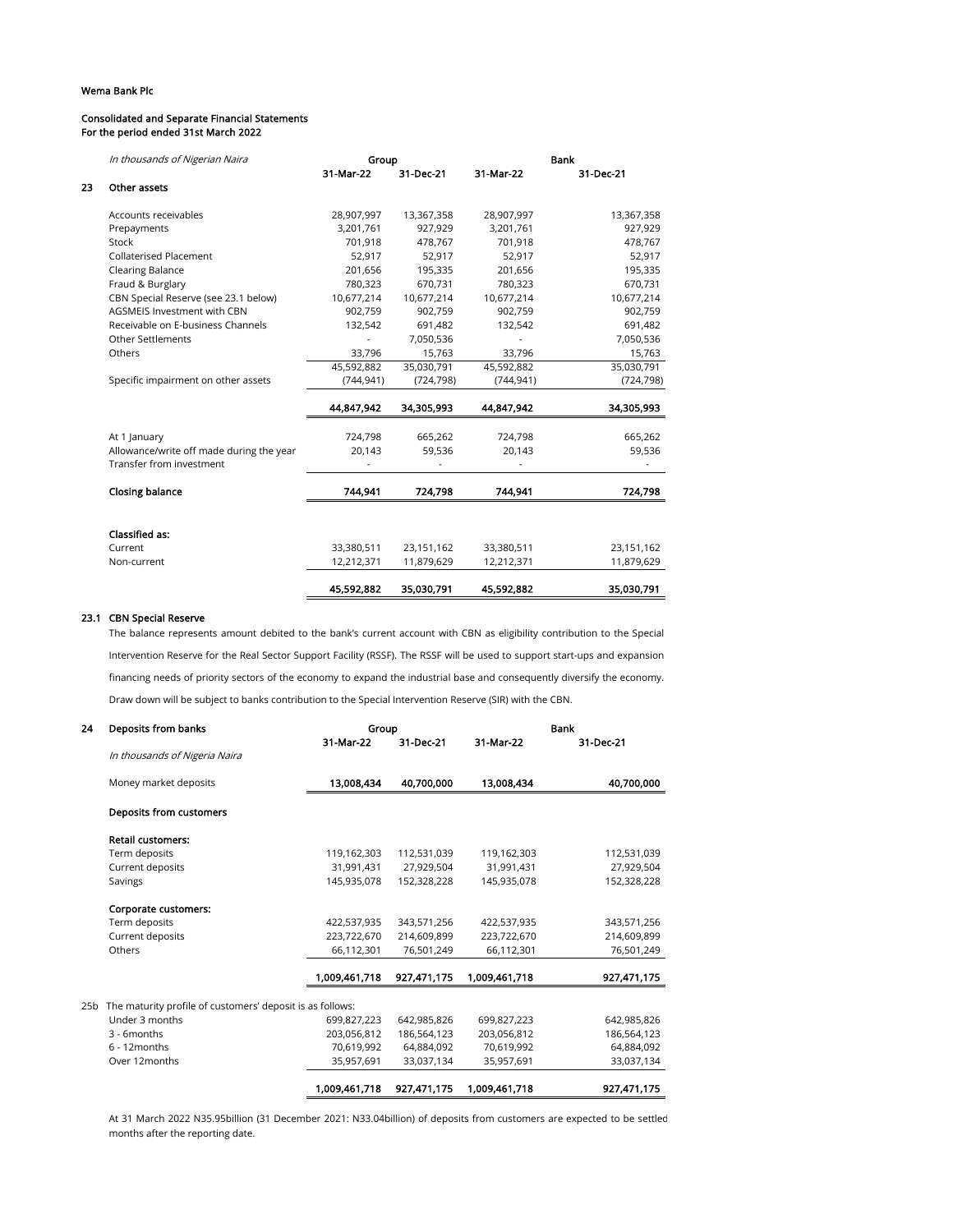# Consolidated and Separate Financial Statements

# For the period ended 31st March 2022

|      |                                | Group     |           | <b>Bank</b> |           |  |
|------|--------------------------------|-----------|-----------|-------------|-----------|--|
|      | In thousands of Nigerian Naira | 31-Mar-22 | 31-Dec-21 | 31-Mar-22   | 31-Dec-21 |  |
| 26   | Taxation                       |           |           |             |           |  |
| 26.1 | Income tax expense             |           |           |             |           |  |
|      | Company income tax             | 445,772   | 405,135   | 445,772     | 405,135   |  |
|      | <b>Education Tax</b>           |           | 140,378   |             | 140,378   |  |
|      | NITDA Levy                     |           | 122,237   |             | 122,237   |  |
|      | Nigerian Police Trust Fund     |           | 586       |             | 586       |  |
|      | Capital Gains Tax              |           | 16,227    |             | 16,227    |  |
|      | <b>NASENI</b>                  |           | 30,960    |             | 30,960    |  |
|      | Current Income Tax expense     | 445,772   | 715,523   | 445,772     | 715,523   |  |
|      | Deferred tax expenses          |           | 2,735,417 |             | 2,735,417 |  |
|      |                                | 445.772   | 3,450,940 | 445,772     | 3,450,940 |  |

|      |                                |                          | Group      |                | <b>Bank</b> |
|------|--------------------------------|--------------------------|------------|----------------|-------------|
|      |                                | 31-Mar-22                | 31-Dec-21  | 31-Mar-22      | 31-Dec-21   |
| 26.2 | <b>Current tax liabilities</b> |                          |            |                |             |
|      | At 1 January                   | 716,120                  | 394,511    | 716,120        | 394,511     |
|      | Payment during the year        | $\overline{\phantom{a}}$ | (393, 914) | $\blacksquare$ | (393, 914)  |
|      | Charge for the year            | 445.772                  | 715,523    | 445,772        | 715,523     |
|      | Closing balance                | 1,161,893                | 716,120    | 1,161,893      | 716,120     |

The charge for taxation is based on the provision of the Company Income Tax Act Cap C21 LFN 2004, as amended under the Finance Act 2020. Education Tax is based on 2.5% of the assessable profit for the year in accordance with the Education Tax Act CAP E4 LFN 2004. NITDA levy is based on 1% of profit before tax in accordance with NITDA levy Act 2007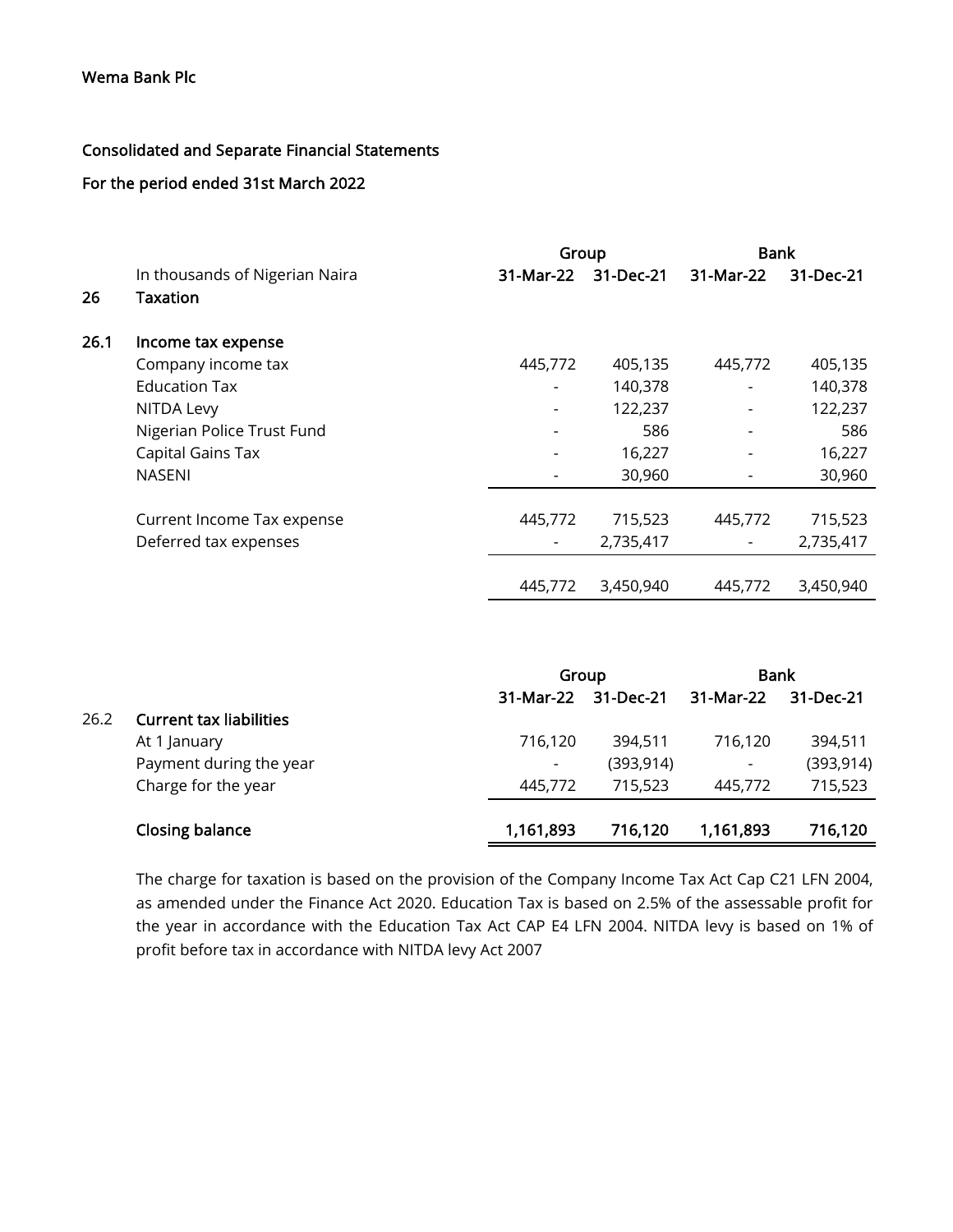# Consolidated and Separate Financial Statements For the period ended 31st March 2022

27 Other liabilities

|                                         | Group      |            | <b>Bank</b> |            |
|-----------------------------------------|------------|------------|-------------|------------|
| In thousands of Nigerian Naira          | 31-Mar-22  | 31-Dec-21  | 31-Mar-22   | 31-Dec-21  |
| <b>Financial Liabilities</b>            |            |            |             |            |
|                                         |            |            |             |            |
| Creditors and accruals                  | 2,365,612  | 1,364,105  | 2,365,612   | 1,364,105  |
| <b>Staff Deductions</b>                 | 484,020    | 36,142     | 484,020     | 36,142     |
| Provision for Others                    | 342,657    | 2,657      | 342,657     | 2,657      |
| Other current liabilities               | 222,252    | 91,541     | 162,357     | 31,647     |
| Insurance Claim                         | 166,113    | 99,399     | 166,113     | 99,399     |
| Swift Payables                          | 250,495    | 218,537    | 250,495     | 218,537    |
| Western Union                           | 2,954      | 2,997      | 2,954       | 2,997      |
| Salary Suspense                         | 83,458     | 17,369     | 83,458      | 17,369     |
| Accounts payable                        | 882,492    | 1,088,125  | 882,492     | 1,088,125  |
| Electronic products payable             | 826,419    | 655,457    | 826,419     | 655,457    |
| Certified cheques                       | 1,392,546  | 1,214,283  | 1,392,546   | 1,214,283  |
| Customer deposits for letters of credit | 28,852,828 | 20,241,971 | 28,852,828  | 20,241,971 |
| <b>Discounting Line</b>                 | 31,140,510 | 25,837,365 | 31,140,510  | 25,837,365 |
| <b>Other Settlements</b>                | 6,435,022  | 1,936,151  | 6,435,022   | 1,936,151  |
| Remittances                             | 12,017,266 | 10,129,871 | 12,017,266  | 10,129,871 |
|                                         | 85,464,644 | 62,935,970 | 85,404,749  | 62,876,076 |
|                                         |            |            |             |            |
| <b>Non-Financial Liabilities</b>        |            |            |             |            |
| Litigation claims provision (i)         | 494,500    | 494,500    | 494,500     | 494,500    |
| Other payables                          | 5,502,021  | 267,202    | 5,502,021   | 267,202    |
|                                         |            |            |             |            |
|                                         | 91,461,166 | 63,697,672 | 91,401,271  | 63,637,779 |
|                                         |            |            |             |            |
| <b>Classified as:</b>                   |            |            |             |            |
| Current                                 | 82,751,106 | 59,459,113 | 82,691,211  | 59,399,219 |
| Non-current                             | 8,710,060  | 4,238,559  | 8,710,060   | 4,238,559  |
|                                         |            |            |             |            |
|                                         | 91,461,166 | 63,697,672 | 91,401,271  | 63,637,779 |
|                                         |            |            |             |            |

# (i) Movement in litigation claims provision

|                 | 494.500                  | 494,500 | 494,500                  | 494,500                  |
|-----------------|--------------------------|---------|--------------------------|--------------------------|
| Payment         | $\overline{\phantom{0}}$ | -       | $\overline{\phantom{a}}$ | $\overline{\phantom{a}}$ |
| Additions       | ۰                        | 108,256 | $\overline{\phantom{a}}$ | 108.256                  |
| Opening balance | 494,500                  | 386.244 | 494,500                  | 386.244                  |
|                 |                          |         |                          |                          |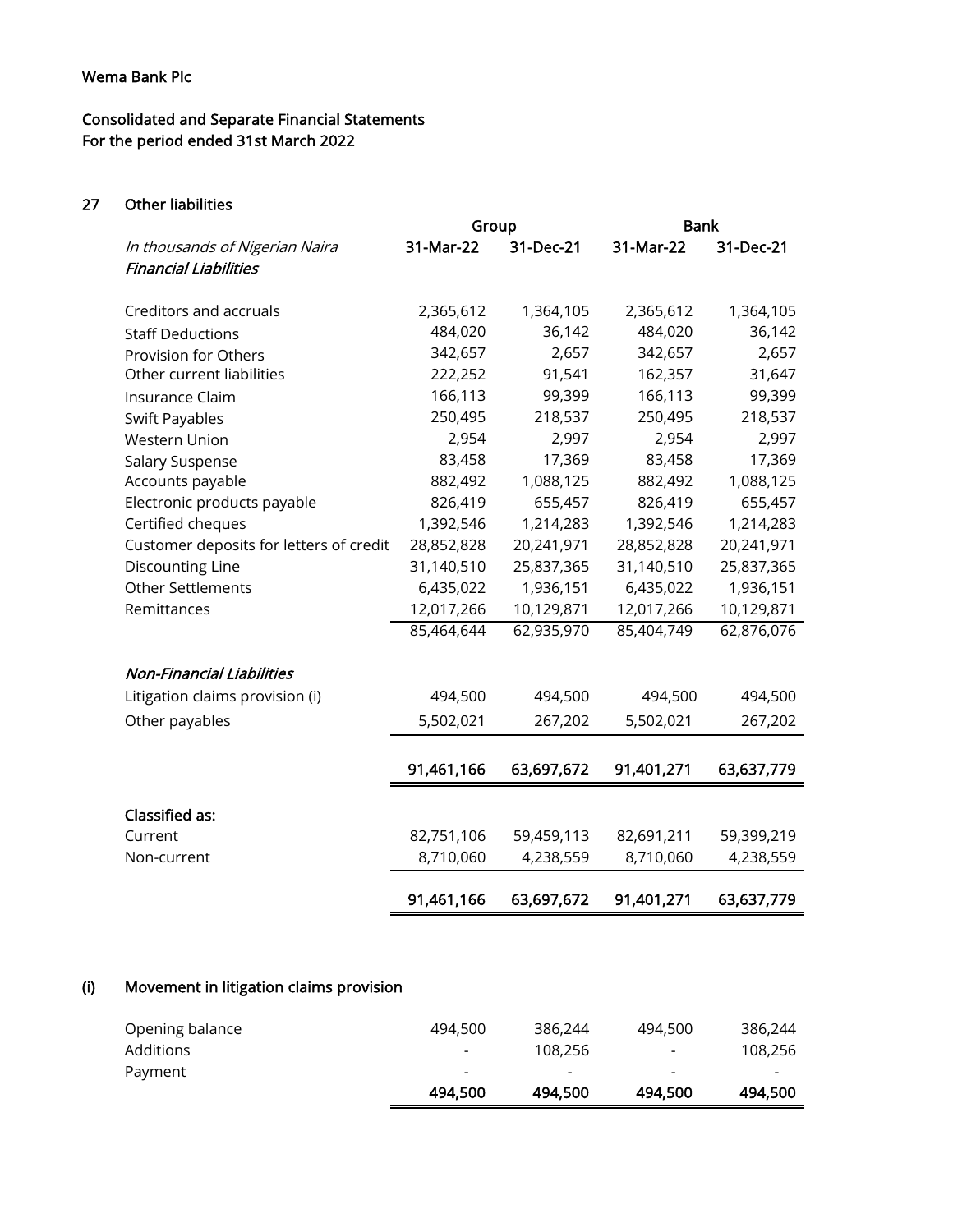#### Consolidated and Separate Financial Statements For the period ended 31st March 2022

|    | In thousands of Nigerian Naira  |            | Group      |            | Bank       |  |  |
|----|---------------------------------|------------|------------|------------|------------|--|--|
|    |                                 | 31-Mar-22  | 31-Dec-21  | 31-Mar-22  | 31-Dec-21  |  |  |
| 28 | Other borrowed funds            |            |            |            |            |  |  |
|    | NIG MORTGAGE REFINANCE CO       | 1,534,444  |            | 1,534,444  |            |  |  |
|    | Due to BOI (see (i) below)      | 3,230,563  | 3,626,451  | 3,230,563  | 3,626,451  |  |  |
|    | Osun Bailout Fund (see v below) | 8,607,828  | 8,756,239  | 8,607,828  | 8,756,239  |  |  |
|    | CBN Agric. Ioan (see ii below)  | 2,570,024  | 2,609,968  | 2,570,024  | 2,609,968  |  |  |
|    | CBN MSMEDF (see iv below)       | 506,525    | 506,525    | 506,525    | 506,525    |  |  |
|    | Wema SPV (see iv below)         | 24,772,410 | 24,758,018 | 13,642,318 | 13,627,926 |  |  |
|    | Anchor Borrowers fund           | 2,668,805  | 3,137,555  | 2,668,805  | 3,137,555  |  |  |
|    | National Housing Fund           | 56,995     | 59,301     | 56,995     | 59,301     |  |  |
|    | Shelter Afrique (see vi below)  | 3,745,500  | 4,560,483  | 3,745,500  | 4,560,483  |  |  |
|    | AFDB (see vii below)            | 2,497,000  | 3,156,092  | 2,497,000  | 3,156,092  |  |  |
|    | <b>DBN</b>                      | 7,265,177  | 9,418,708  | 7,265,177  | 9,418,708  |  |  |
|    | AGSMEIS/RSSF                    | 19,862,497 | 12,142,321 | 19,862,497 | 12,142,321 |  |  |
|    |                                 | 77,317,769 | 72.731.661 | 66.187.677 | 61,601,569 |  |  |
|    |                                 |            |            |            |            |  |  |

 $(i)$  The amount represents an intervention credit granted to the Bank by the Bank of Industry (BOI), a company incorporated in Nigeria for the purpose of refinancing or restructuring existing loans to Small and Medium Scale Enterprises (SMEs) and manufacturing companies. The total facilities are secured by Nigerian Government Securities worth N8,285,910,675.95 and have a maximum tenor of 15 years.

A management fee of 1% deductible at source is paid by the Bank under the on-lending agreement and the Bank is under obligation to on-lend to customers at an all-in interest rate of 7% per annum. Though the facility is meant for on-lending to borrowers in specified sectors, the Bank remains the primary obligor to the BOI and therefore assumes the risk of default of customers.

- (iii) This represents CBN intervention funds to some of the Bank's customers in the agricultural sector. The fund is administered at a maximum interest rate of 9% per annum. The maximum tenor of the facility is 7 years. In response to COVID-19, CBN has moderated the rate to 5%.
- (iv) This represents CBN intervention funds to some bank's customers in Small & Medium Scale sector. The fund is administered at a maximum interest rate of 9% per annum and maximum tenor of 5 years. In response to COVID-19, CBN has moderated the rate to 5%.
- (v) The Wema SPV of 2020: N24,772,410,000 (2021: 24,758,018,000) represents amortized cost of the fixed rate unsecured bond issued by Wema Funding SPV Plc. The outstanding bond of N6,295,000,000 and N17,675,000,000 (principal) were issued on 12 October 2016 and 2018 respectively for a period of 7 years at 18.5% and 16.5% per annum with interest payable semi-annually and principal payable at maturity in October
- (vi) Amount represents salary credit bail out facility from Central Bank of Nigeria. It has a moratorium of twenty years at bank's interest rate of 9%. The corresponding entry is in loans and advances and the bank is expected to provide Central Bank of Nigeria with periodic progress on the facility. The principal repayment is by bullet payment at the expiration of the moratorium granted. In response to COVID-19, CBN has moderated the rate
- (vii) This amount represents the bank's foreign facility from Shelter Afrique, this was granted to the Bank for a period of 7 years. It is repayable bi-annually with interest rate of L+6.5% (Libor plus 6.5%)
- (viii) This amount represents the bank's foreign facility from AFDB, this was granted to the Bank for a period of 7 years. It is repayable bi-annually with interest rate of L+5.2% (Libor plus 5.2%)

|     |                                                 | Group       |             | Bank        |             |
|-----|-------------------------------------------------|-------------|-------------|-------------|-------------|
| 28b |                                                 | 31-Mar-22   | 31-Dec-21   | 31-Mar-22   | 31-Dec-21   |
|     | At 1 January                                    | 72,731,661  | 73,523,471  | 61,601,569  | 62,416,375  |
|     | <b>Additions</b>                                | 9,254,621   | 3,261,495   | 9.254.621   | 3,261,495   |
|     | Effect of exchange rate changes [loss/(profit)] | 19.999      | 154.201     | 19.999      | 154.201     |
|     | Payments made                                   | (4,688,512) | (4,207,506) | (4,688,512) | (4,230,502) |
|     | Closing balance                                 | 77,317,769  | 72,731,661  | 66,187,677  | 61,601,569  |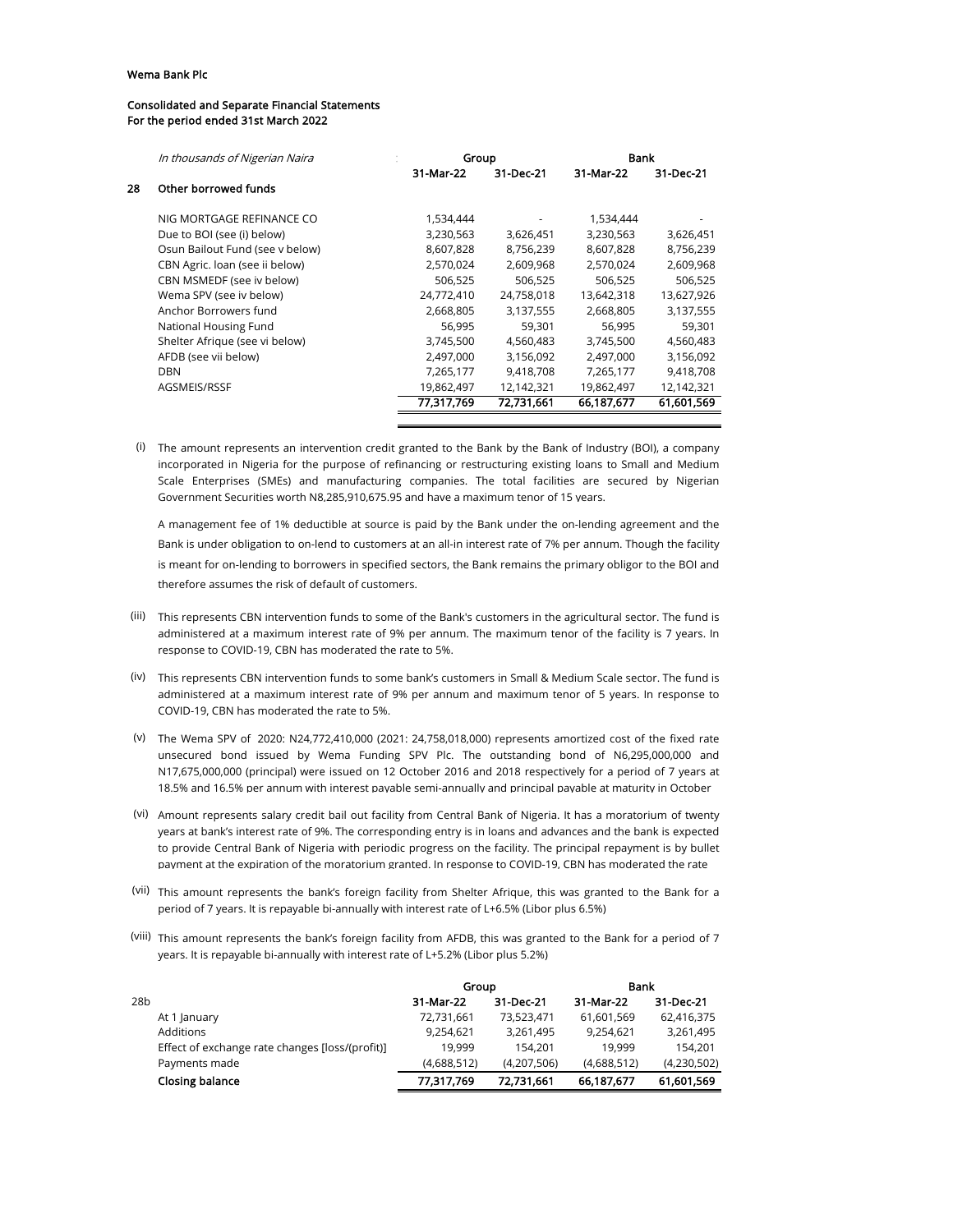Consolidated and Separate Financial Statements For the period ended 31st March 2022

#### 29 Right of use

The Bank leases several assets which includes buildings for commercial and residential purposes. The average lease term is 5years.

|                                                                                               | 31-Mar-22                    | 31-Dec-21                     |
|-----------------------------------------------------------------------------------------------|------------------------------|-------------------------------|
| <b>COST</b>                                                                                   | N                            | N                             |
| 29a. At 1 January                                                                             | 1,543,641                    | 1,056,941                     |
| Additions                                                                                     | 201,778                      | 486,700                       |
| Terminated contracts                                                                          |                              |                               |
| <b>Closing Balance</b>                                                                        | 1,745,419                    | 1,543,641                     |
| <b>DEPRECIATION CHARGE</b><br>At 1 January<br>Charge for the period<br><b>Closing Balance</b> | 692,393<br>71,235<br>763,628 | 435,413<br>256,980<br>692,393 |
| <b>CARRYING AMOUNT</b><br>As at 31 December                                                   | 851,249                      | 621,528                       |
| As at 31 March 2022                                                                           | 981,791                      | 851,249                       |

The Bank leases several assets, which includes buildings for commercial and residential purposes. The average lease term is 5years.

| 29b. LEASE LIABILITY        |   | 31-Mar-22<br>31-Dec-21 |        |
|-----------------------------|---|------------------------|--------|
|                             |   | N                      | N      |
| At 1 January                |   | 26,879                 | 22,875 |
| Addition during the year    |   |                        |        |
| Finance charge for the year |   | 1,106                  | 4,004  |
| Payment during the year     |   |                        |        |
|                             | O | 27,985                 | 26,879 |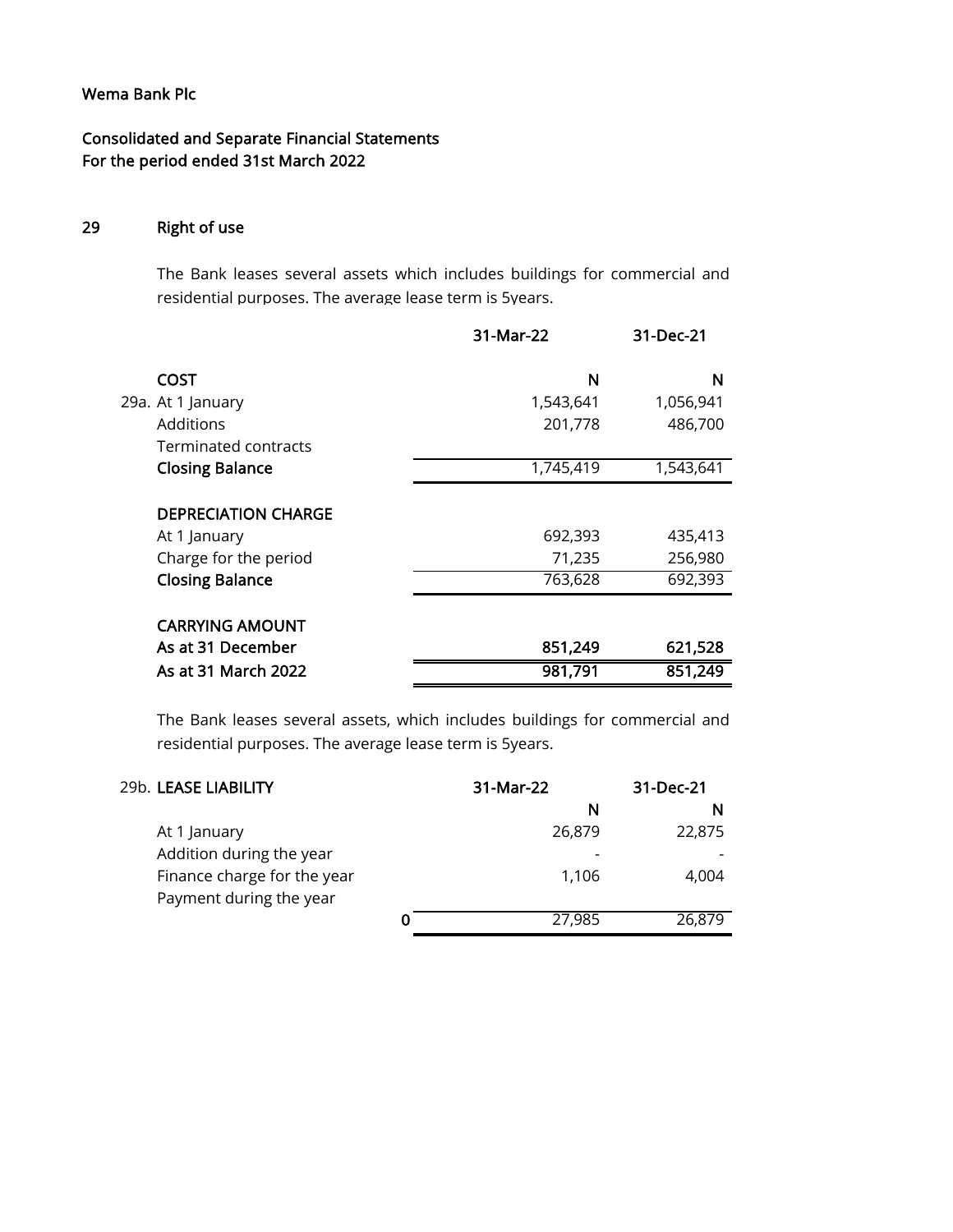#### Consolidated and Separate Financial Statements For the period ended 31st March, 2021

|     | In thousands of Nigerian Naira                                                                                                           | 31-Mar-22             |            | 31-Mar-21                        |            |
|-----|------------------------------------------------------------------------------------------------------------------------------------------|-----------------------|------------|----------------------------------|------------|
|     |                                                                                                                                          | Unit                  | Percentage | Unit                             | Percentage |
| 30  | <b>Share capital and Reserves</b>                                                                                                        |                       |            |                                  |            |
| (a) | The share capital comprises:                                                                                                             |                       |            |                                  |            |
| (i) | Authorised -                                                                                                                             |                       |            |                                  |            |
|     | 40,000,000 Ordinary shares (2019 - 40,000,000,000) Ordinary<br>shares of 50k each (2019-50k)                                             | 40,000,000,000        | 100%       | 40,000,000,000                   | 100%       |
|     | (ii) Issued and fully paid -                                                                                                             |                       |            |                                  |            |
|     | 38,574,466,000 Ordinary shares (2019-38,574,466,000)                                                                                     |                       |            |                                  |            |
|     | shares of 50k each (2019 - 50k)                                                                                                          | 38,574,466,000        | 100%       | 38,574,466,000                   | 100%       |
|     | (iii) Shareholding Structure / Free float Status                                                                                         |                       |            |                                  |            |
|     | Shareholders                                                                                                                             | No of Ordinary Shares |            | % Holdings No of Ordinary Shares | % Holdings |
|     | <b>Strategic Shareholding</b>                                                                                                            | 6,625,734,602         | 51.53      | 19,877,203,810                   | 51.53      |
|     | Directors Direct Shareholding                                                                                                            | 729,693,978           | 5.67       | 2,329,221,650                    | 6.04       |
|     | Government Shareholding                                                                                                                  | 1,020,214,376         | 7.93       | 2,524,520,608                    | 6.54       |
|     | <b>Staff Schemes</b>                                                                                                                     | $\sim$                | 0.00       | $\sim$                           | 0.00       |
|     | Free Float                                                                                                                               | 4,482,512,404         | 34.86      | 13,843,520,013                   | 35.89      |
|     | Total                                                                                                                                    | 12,858,155,360        | 100        | 38,574,466,081                   | 100        |
|     | <b>Strategic Shareholding</b>                                                                                                            |                       |            |                                  |            |
|     | Name                                                                                                                                     |                       |            |                                  |            |
|     | SW8 Invest Coy                                                                                                                           | 1,915,272,289         | 14.90      | 5,745,816,867                    | 14.90      |
|     | Petrotrab Limited                                                                                                                        | 1,098,626,666         | 8.54       | 3,295,880,000                    | 8.54       |
|     | Neemtree Limited                                                                                                                         | 3,611,835,647         | 28.09      | 10,835,506,943                   | 28.09      |
|     |                                                                                                                                          | 6,625,734,602         | 51.53      | 19,877,203,810                   | 51.53      |
|     |                                                                                                                                          | 31-Mar-22             |            | 31-Mar-21                        |            |
|     | <b>Directors Shareholding</b>                                                                                                            |                       |            |                                  |            |
|     | Mr. Babatunde Kasali                                                                                                                     | $\overline{a}$        | 0.00       |                                  | 0.00       |
|     | Mr. Ademola Adebise (Direct & Indirect)                                                                                                  | 705,168               | 0.01       | 2,253,473                        | 0.01       |
|     | Mr. Adebode Adefioye (Direct)                                                                                                            | $\overline{a}$        | 0.00       | 6,988                            | 0.00       |
|     | Mrs. Ekong Ibiye Asime                                                                                                                   | $\overline{a}$        | 0.00       |                                  | 0.00       |
|     | Mr. Moruf Oseni                                                                                                                          | $\overline{a}$        | 0.00       | $\overline{a}$                   | 0.00       |
|     | Mr Ajimisinmi Oluwole Albert (Direct)                                                                                                    | 2,056,998             | 0.02       | 6,170,996                        | 0.02       |
|     | Mr. Abubakar Lawal (Direct & Indirect)                                                                                                   | 142,972,380           | 1.11       | 568,917,143                      | 1.48       |
|     | Mrs. Abolanle Matel-Okoh (Direct)                                                                                                        | 583,333,333           | 4.53       | 1,750,000,000                    | 4.54       |
|     | Mr. Samuel Durojaiye                                                                                                                     |                       | 0.00       |                                  |            |
|     | Mrs. Omobosola Ojo                                                                                                                       | $\overline{a}$        | 0.00       |                                  |            |
|     | Mr. Akinleye Oluwole Stephen (Direct)                                                                                                    | 547,266               | 0.00       | 1,641,800                        | 0.00       |
|     | Mr. Emeka Obiagwu (Direct)                                                                                                               | 77,083                | 0.00       | 231,250                          | 0.00       |
|     | Adesegun Olusegun Oluremi                                                                                                                | $\overline{a}$        | 0.00       |                                  |            |
|     | Adefarakan Adeyemi Obalolu                                                                                                               | $\overline{a}$        | 0.00       |                                  |            |
|     | Olorunshola Oluwayemisi .C (Direct)                                                                                                      | 1,750                 | 0.00       |                                  |            |
|     | Okunowo Zubiedat Bolarin .F                                                                                                              |                       | 0.00       |                                  |            |
|     |                                                                                                                                          | 729,693,978           | 5.67       | 2,329,221,650                    | 6.04       |
|     | Government Shareholding                                                                                                                  |                       |            |                                  |            |
|     | Oyo State                                                                                                                                | 138,000               | 0.00       | 414,000                          | 0.00       |
|     | Oqun State                                                                                                                               | 222,223,333           | 1.73       | 666,670,000                      | 1.73       |
|     | Osun State                                                                                                                               | 222,223,333           | 1.73       | 666,670,000                      | 1.73       |
|     | Odua Invest Coy                                                                                                                          | 396,922,202           | 3.09       | 1,190,766,608                    | 3.09       |
|     | <b>Ekiti State</b>                                                                                                                       |                       | 0.00       |                                  | 0.00       |
|     | Fountain                                                                                                                                 | 178,707,508           | 1.39       |                                  | 0.00       |
|     |                                                                                                                                          | 1,020,214,376         | 7.93       | 2,524,520,608                    | 6.54       |
|     | Declaration:                                                                                                                             |                       |            |                                  |            |
| b   | Wema Bank Plc with a free float of 34.86% as at 31st March 2022, is complaint with The Nigerian Stock Exchange's free float requirements |                       |            |                                  |            |
|     |                                                                                                                                          |                       |            |                                  |            |

Share Premium At 1 January 8,698,230 8,698,230 8,698,230 8,698,230 Capital Reduction (Note 30i) - - - - Closing balance **8,698,230** 8,698,230 8,698,230 8,698,230 8,698,230 8,698,230

Share premium is the excess paid by shareholders over the nominal value for their shares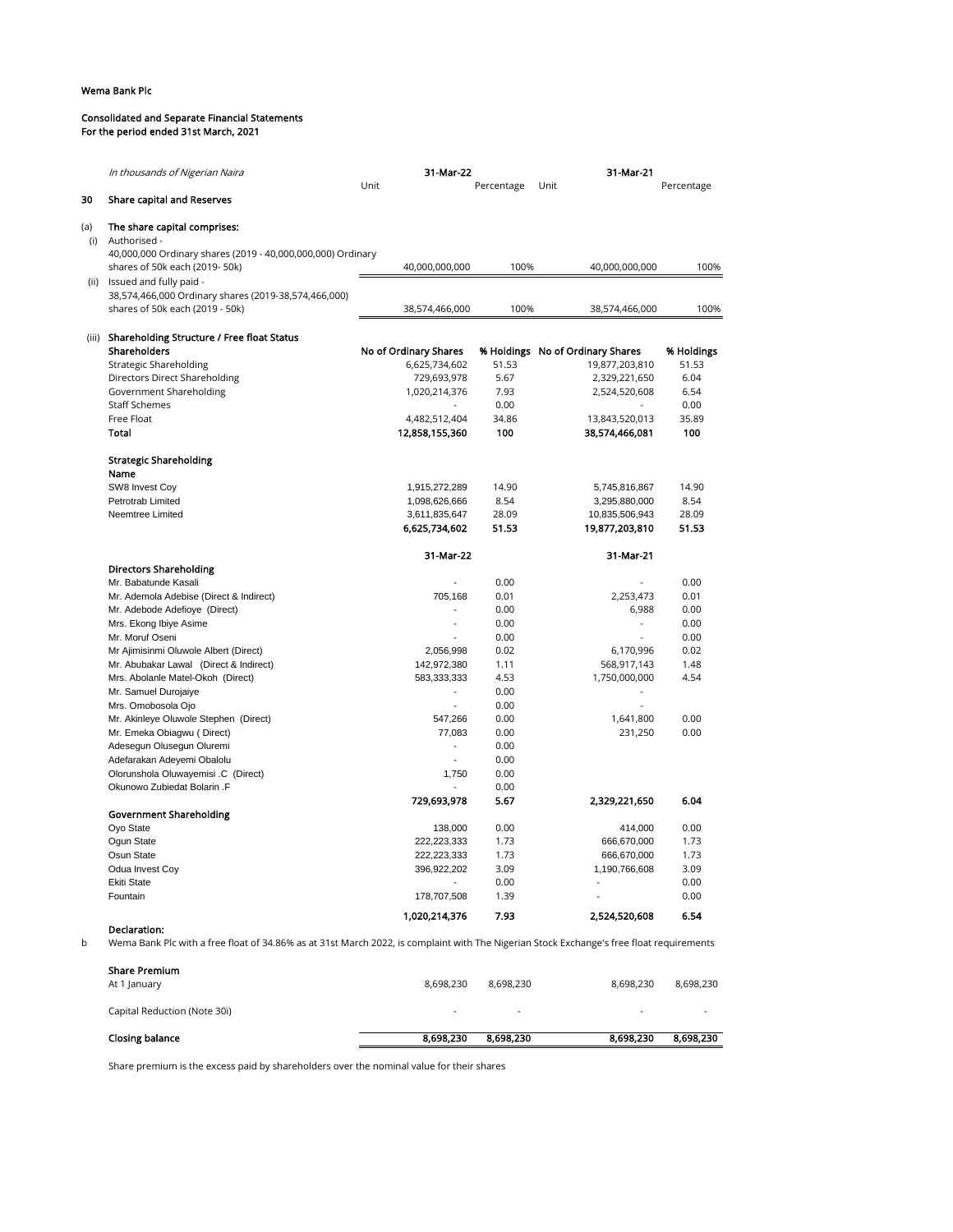## Consolidated and Separate Financial Statements For the period ended 31st March 2022

## (c) Statutory reserves

Nigerian banking regulations require the Bank to make an annual appropriation to a statutory reserve. As stipulated by S.16(1) of the Banks and Other Financial Institution Act of Nigeria, an appropriation of 30% of profit after tax is made if the statutory reserve is less than paid-up share capital and 15% of profit after tax if the statutory reserve is greater than the paid up share capital.

## (d) Fair value reserve

The fair value reserve includes the net cumulative change in the fair value of fair value through other comprehensive income investments until the investment is derecognised or impaired.

## (e) SMEIES Reserve

This reserve represents the aggregate amount of appropriations from profit after tax to finance equity investments in compliance with the directives issued by the Central Bank of Nigeria (CBN) through its circulars dated July 11, 2006 (amended) and April 7, 2017 respectively. The SMIEIS reserve was maintained in compliance with the Central Bank of Nigeria's requirement that all licensed banks set aside a portion of the profit after tax in a fund to be used to finance equity investments in qualifying small and medium scale enterprises. Under the terms of the guideline issued in July 2006, the contributions were 10% of profit after tax and were expected to continue after the first 5 years after which banks' contributions were to reduce to 5% of profit after tax. In April 2017, the Central Bank of Nigeria issued guidelines to govern the operations of the Agriculture/Small and Medium Enterprises Scheme (AGSMIES), which was established to support the Federal Government's efforts at promoting agricultural businesses and Small and Medium Enterprises (SMEs) as vehicles for achieving sustainable economic development and employment generation. The small and medium scale industries equity investment scheme reserves are non-distributable.

## (f) Retained earnings

Retained earnings are the carried forward recognised income net of expenses plus current period profit attributable to shareholders.

|                                       | Group     |             | <b>Bank</b>              |             |
|---------------------------------------|-----------|-------------|--------------------------|-------------|
| In thousands of Nigeria Naira         | 31-Mar-22 | 31-Dec-21   | 31-Mar-22                | 31-Dec-21   |
| At 1 January                          | 7,103,647 | 3,254,018   | 7,314,728                | 3,450,263   |
| Profit or loss                        | 2,856,243 | 4,577,381   | 2,856,245                | 4,592,217   |
| Transfer from Regulatory risk reserve |           | 2,041,579   | $\overline{\phantom{a}}$ | 2,041,579   |
| Transfer to Statutory Reserve         | ۰         | (1,377,665) | $\overline{\phantom{a}}$ | (1,377,665) |
| Dividend Paid to Shareholders         |           | (1,542,979) |                          | (1,542,979) |
| Transfer to Credit Risk Reserve       |           |             |                          |             |
| Regulatory charge to SMEIS            |           | 151,313     |                          | 151,313     |
| Closing balance                       | 9,959,890 | 7,103,647   | 10,170,973               | 7,314,728   |

## (g) Regulatory risk reserve

The regulatory risk reserve warehouses the excess of the impairment on loans and advances computed under the Nigerian GAAP based on the Central Bank of Nigeria prudential guidelines compared with the incurred loss model used in calculating the impairment under IFRSs.

## (h) Credit Risk Reserve

The credit risk reserve warehouses a special reserve in respect of Pan Ocean credit in line with Central Bank of Nigeria requirement on the facility in addition to the prudential provisions.

## (i) Other Reserves

|                               |            | Group      |            | <b>Bank</b> |  |
|-------------------------------|------------|------------|------------|-------------|--|
| In thousands of Nigeria Naira | 31-Mar-22  | 31-Dec-21  | 31-Mar-22  | 31-Dec-21   |  |
| Credit Risk reserve           | 781.612    | 781.612    | 781.612    | 781,612     |  |
| <b>Statutory Reserve</b>      | 17,654,943 | 17.654.943 | 17.654.943 | 17,654,943  |  |
| <b>AGSMEIS Reserve</b>        | 902.759    | 902.759    | 902.759    | 902,759     |  |
| <b>Fair Value Reserves</b>    | 5,708,069  | 5,708,069  | 5.708.069  | 5,708,069   |  |
|                               | 25,047,383 | 25,047,383 | 25,047,383 | 25,047,383  |  |